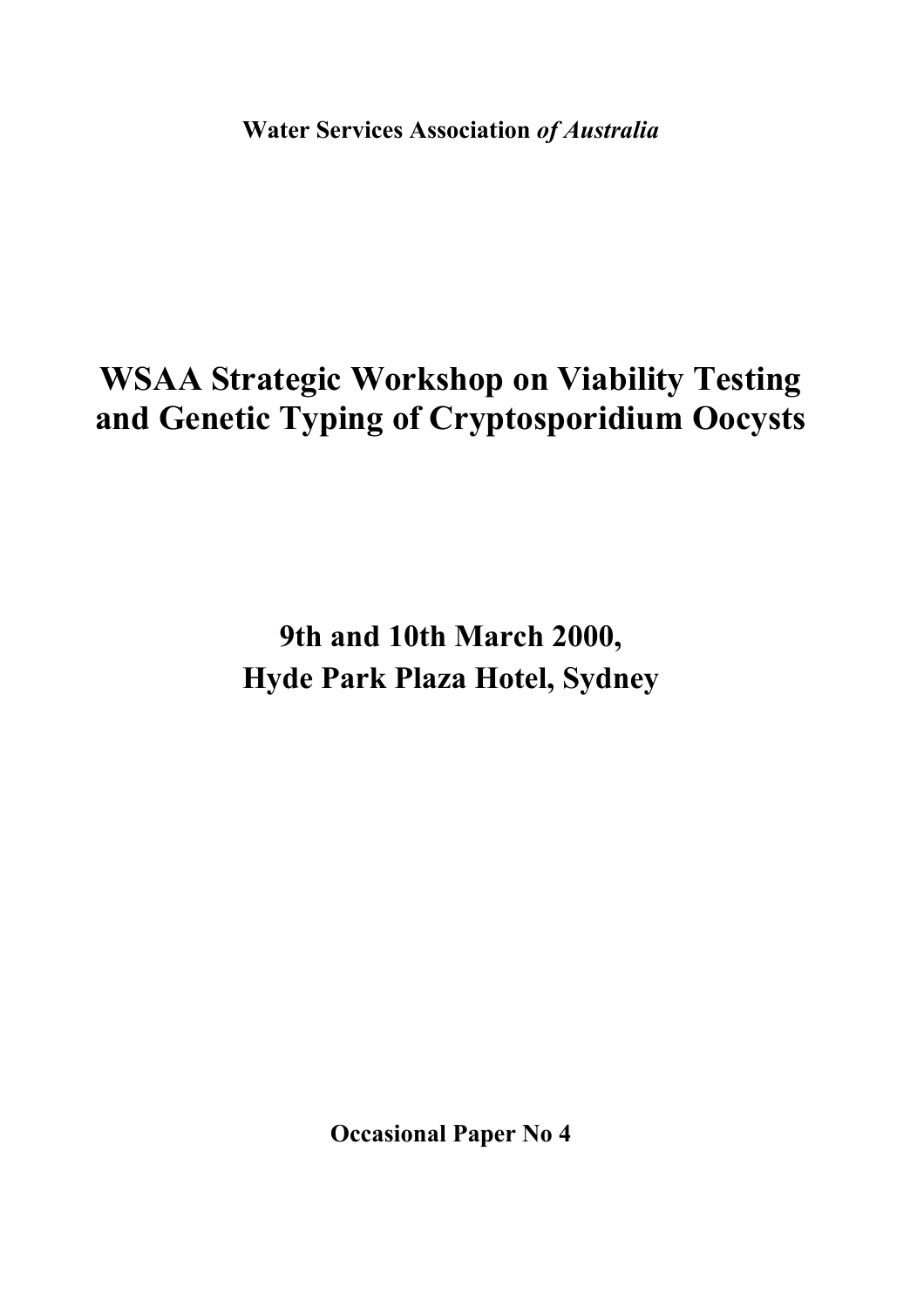#### DISCLAIMER

This research paper/occasional paper is issued by the Water Services Association of Australia Inc. on the understanding that:

- 1. Water Services Association of Australia Inc. and individual contributors are not responsible for the results of any action taken on the basis of information in this research paper/occasional paper, nor for any errors or omissions.
- 2. The Water Services Association of Australia Inc and individual contributors disclaim all and any liability to any person in respect of anything, and the consequences of anything, done or omitted to be done by a person in reliance upon the whole or any part of this research paper/occasional paper.
- 3. The research paper/occasional paper does not purport to be a comprehensive statement and analysis of its subjective matter, and if further expert advice is required, the services of a competent professional should be sought.

#### © Water Services Association of Australia

ISBN: 1 876088 80 X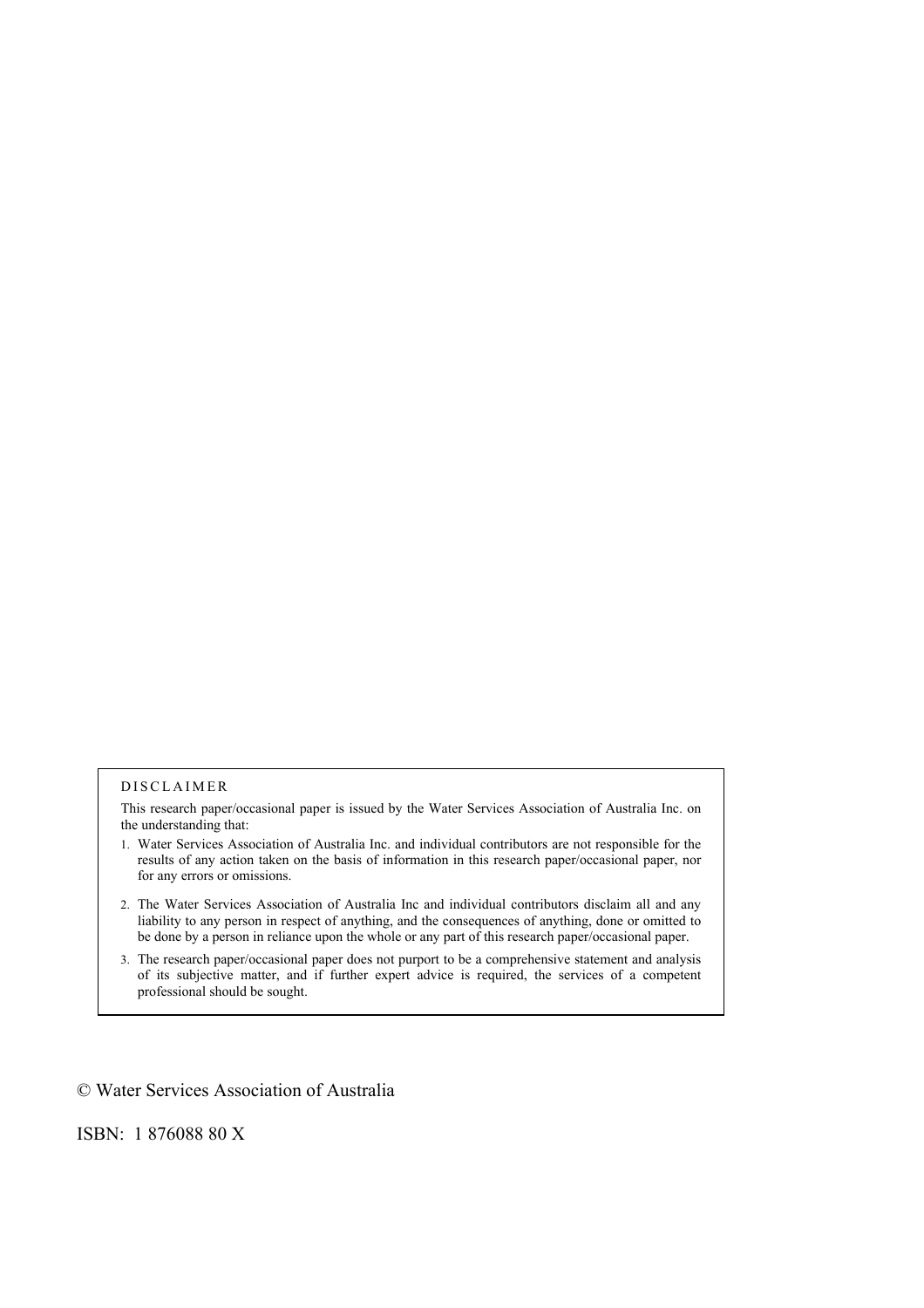# **FOREWORD**

This report describes in detail the outcomes of a strategic workshop held in March 2000 to review, develop and trial suitable methodologies that can determine the viability tests for *Cryptosporidium* oocysts ( ie are oocysts alive or dead?).

Development and validation of reliable methods for measuring infectivity is necessary before work on preventative strategies such as detention in reservoirs or disinfection can proceed.

The workshop aimed to further define research strategies in the areas of:

- viability measurement (capability of infecting a human); and
- genetic typing as a tool for use in genotyping (strain identification) and molecular epidemiology (tracking transmission) of Cryptosporidial infections.

Development of guidelines setting out the conditions required to inactivate oocysts would be an outcome of the research.

This project initiated by the Water services Association of Australia (WSAA) is part of its 1999- 2000 Business Plan for Drinking Water Quality. The development of viability tests for *Cryptosporidium* is a key component of the Association's *Cryptosporidium* strategy.

WSAA sponsored this workshop to introduce the technique of human cell culture to Australia (particularly for the human genotype) and stimulate multi laboratory collaborative initiatives to accelerate research of viability measurement.

This report has also been presented to the National Cryptosporidium Research Steering Committee as part of WSAA's strategy to be involved in international coordinated research programs.

I would like to thank the workshop presenters, the post graduate students who drafted the report and those who reviewed the report particularly Dr Martha Sinclair from the CRC WQ&T. Support of the Drinking Water Inspectorate DWI (UK) in sponsoring Dr Rachel Chalmers is also gratefully acknowledged.

#### Dr John Langford

Executive Director, Water Services Association *of Australia* 

Workshop presenters: Prof Andrew Thompson, (Murdoch University WA)

Dr George Di Giovanni (American Water Works Services Co USA) Prof Duncan Veal (Macquarie University & representing NHMRC) Dr Paul Monis ( Australian Water Quality Centre) Dr Una Morgon, (Murdoch University WA) Dr Jim McLauchlin (Public Health Laboratories, London)

Authors of proceedings by Macquarie University Post graduate students:

Ms Belinda Ferrari Ms Hayley Brown Dr Matthias Dorsch Ms Michelle Power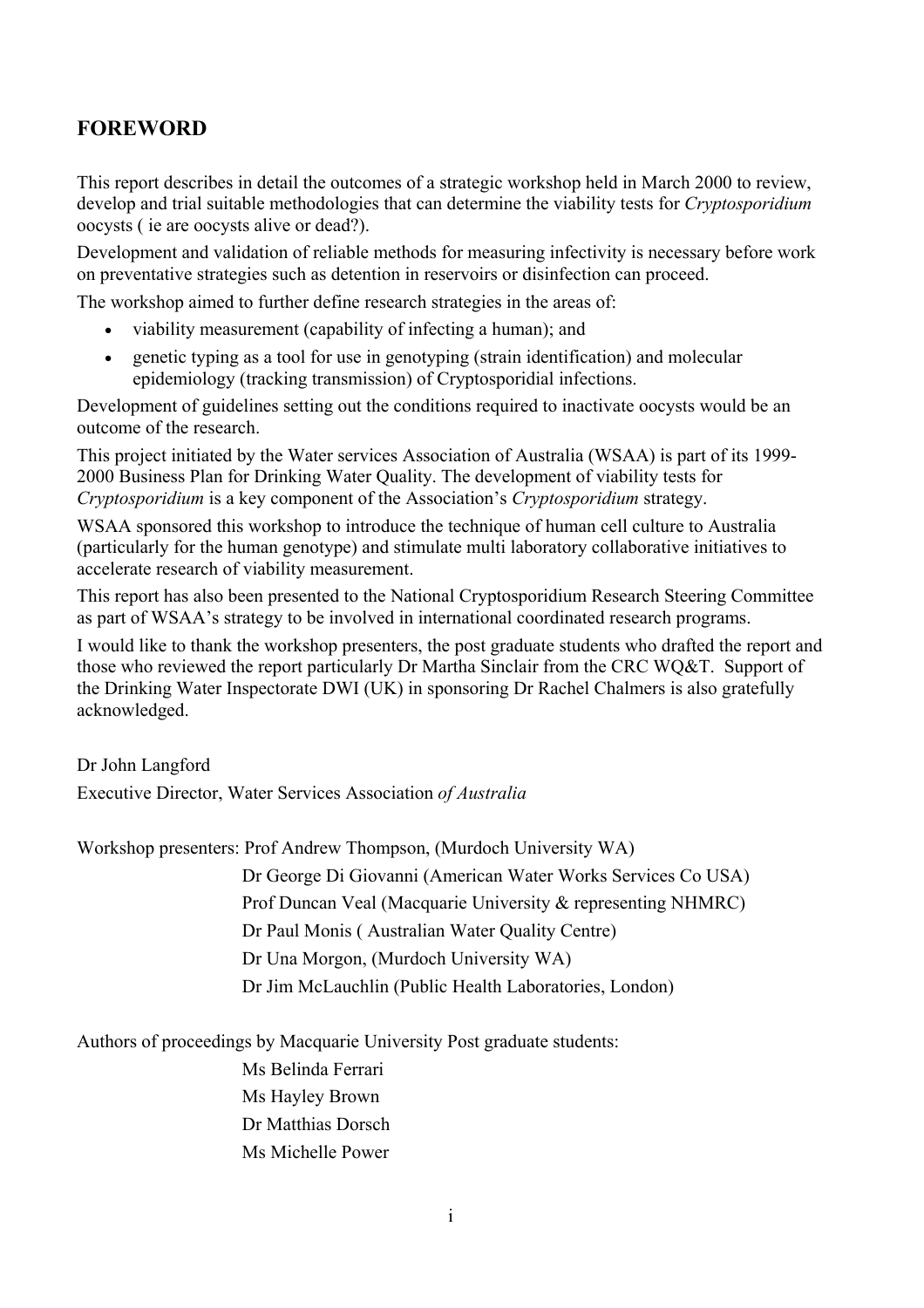# **TABLE OF CONTENTS**

| WSAA Strategic Workshop on Viability Testing and Genetic Typing of Cryptosporidium                                                                                                                                                                                      |
|-------------------------------------------------------------------------------------------------------------------------------------------------------------------------------------------------------------------------------------------------------------------------|
| Introduction to Workshop and overview of WSAA's Cryptosporidium Research Strategy. -                                                                                                                                                                                    |
|                                                                                                                                                                                                                                                                         |
| Introduction to Viability Testing and Genetic typing of Cryptosporidium oocysts – a brief<br>overview of the Tadley Court Workshop. - Andrew Thompson, Murdoch University  4                                                                                            |
| OBJECTIVE 1 – Define the research and technology transfer necessary to establish in vitro<br>procedures for the maintenance of Cryptosporidium parvum isolates for both human and<br>cattle genotypes (genotypes 1 and 2). Dr George Di Giovanni - American Water Works |
| Cell Culture PCR for Cryptosporidium - presentation by Dr George Di Giovanni America                                                                                                                                                                                    |
|                                                                                                                                                                                                                                                                         |
|                                                                                                                                                                                                                                                                         |
|                                                                                                                                                                                                                                                                         |
|                                                                                                                                                                                                                                                                         |
|                                                                                                                                                                                                                                                                         |
|                                                                                                                                                                                                                                                                         |
| OBJECTIVE 2: Develop strategies for evaluation of RT-PCR and FISH procedures for                                                                                                                                                                                        |
|                                                                                                                                                                                                                                                                         |
|                                                                                                                                                                                                                                                                         |
|                                                                                                                                                                                                                                                                         |
|                                                                                                                                                                                                                                                                         |
|                                                                                                                                                                                                                                                                         |
|                                                                                                                                                                                                                                                                         |
|                                                                                                                                                                                                                                                                         |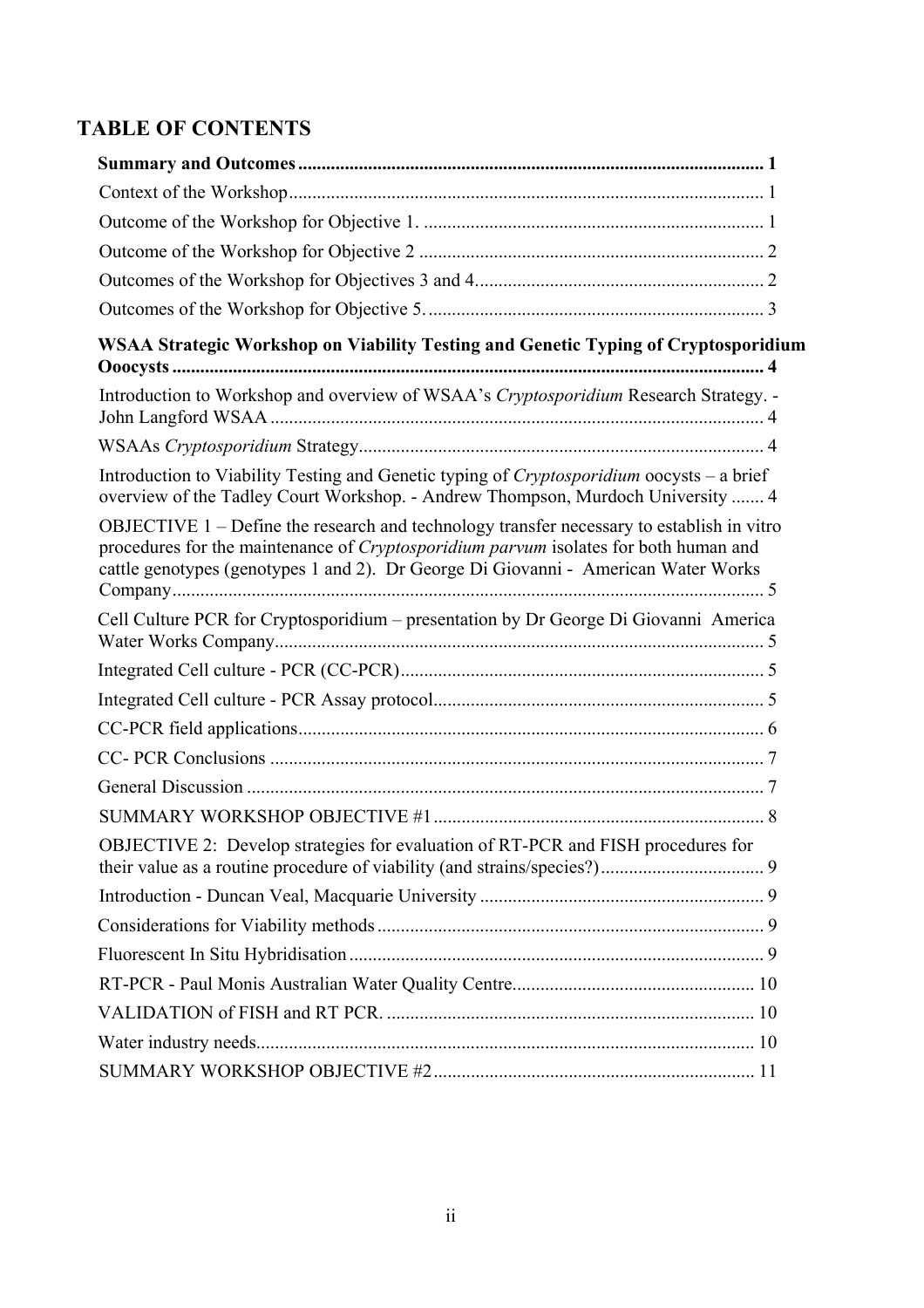| OBJECTIVE 3 Develop Strategies for a multi-centre trial within Australia and overseas to<br>compare currently available PCR based detection and genotyping techniques in order to                                                                                          |  |
|----------------------------------------------------------------------------------------------------------------------------------------------------------------------------------------------------------------------------------------------------------------------------|--|
|                                                                                                                                                                                                                                                                            |  |
|                                                                                                                                                                                                                                                                            |  |
|                                                                                                                                                                                                                                                                            |  |
|                                                                                                                                                                                                                                                                            |  |
|                                                                                                                                                                                                                                                                            |  |
|                                                                                                                                                                                                                                                                            |  |
|                                                                                                                                                                                                                                                                            |  |
| OBJECTIVE 5 Explore Strategies determining the prevalence and distribution of human<br>infectious and non-infectious Genotypes in different water sources and in populations of<br>human and animal hosts. Identification of genetic markers for infectivity and virulence |  |
|                                                                                                                                                                                                                                                                            |  |
|                                                                                                                                                                                                                                                                            |  |
| Epidemiological Studies - Jim McLauchlin Public Health Laboratory Service UK  17                                                                                                                                                                                           |  |
|                                                                                                                                                                                                                                                                            |  |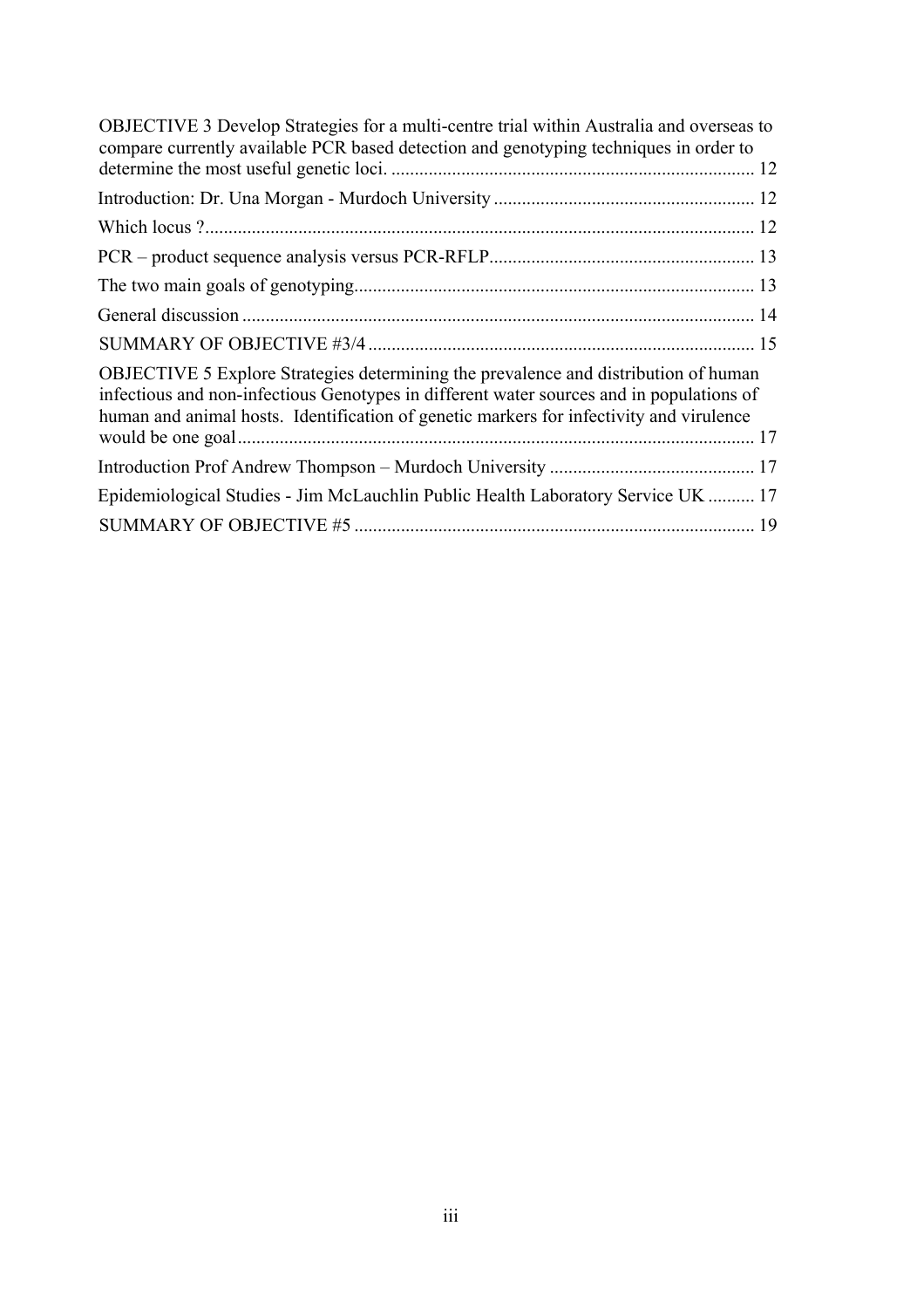# **SUMMARY AND OUTCOMES**

#### **Context of the Workshop**

The Water Services Association of Australia has developed a research strategy to address the issue of *Cryptosporidium* in water supplies. The research strategy is dynamic and continues to evolve as more as knowledge and experience build up.

The strategic workshop held on the  $9<sup>th</sup>$  and  $10<sup>th</sup>$  of March 2000 was sponsored by WSAA to further define research strategies in the areas of:

- viability measurement (capability of infecting a human); and
- genetic typing as a tool for use in genotyping (strain identification) and molecular epidemiology (tracking transmission) of Cryptosporidial infections.

Reliable measurement of the viability of oocysts is vital in evaluating preventive strategies to inactivate the oocysts. Such a viability test could be used to compare the viability of oocysts subject to a range of environmental conditions, storage in water and exposure to disinfectants either before, or after environmental exposure. Development of guidelines setting out the conditions required to inactivate oocysts would be an outcome of the research.

Predictive epidemiology is vital to medically based hazard analysis. Is the particular hazard, in this case *Cryptosporidium*, significant or not to public health? Early detection and management of any outbreaks is also based on predictive epidemiology. Genotyping and ultimately genetic fingerprinting are essential tools in molecular epidemiology. Improved hazard analysis, health surveillance and incident management would be another outcome of this research.

The joint workshop sponsored by The Drinking Water Inspectorate, UKWIR, AWWARF and WSAA Workshop held in the UK at Tadley Court concluded that human cell culture represented the best option for reliable measurement of oocyst viability. The techniques for use of cell culture, cell lines and media components are well established for the cattle genotype (Genotype 2) oocysts but not as well established for human (Genotype 1) oocysts.

WSAA therefore sponsored this March 2000 workshop to follow up the findings of Tadley Court, introduce the technique of human cell culture to Australia (particularly for the human genotype) and stimulate multi laboratory collaborative initiatives to accelerate research.

# **Outcome of the Workshop for Objective 1**

The first objective of the workshop was to define the research and technology transfer necessary to refine and establish in vitro procedures for the maintenance of *Cryptosporidium parvum* isolates for both the human and cattle genotypes (genotype 1 and genotype 2 respectively). The outcome of the research would be a routine and reproducible procedure for viability assessment of *Cryptosporidium* genotypes of public health significance.

The outcomes are:

- 1. given the unique Australian environment Australian research should concentrate on development of human cell culture integrated with PCR (CC-PCR) as a viability test for environmental studies;
- 2. a multi laboratory trial should be initiated to transfer CC-PCR to Australia from the American Water Services Company (water utility). The Company has special skills in applying the technique to the human genotype, and is willing to collaborate to support such a multi laboratory trial. CC-PCR is an emerging technology and all involved should benefit from application of the technology in new environments;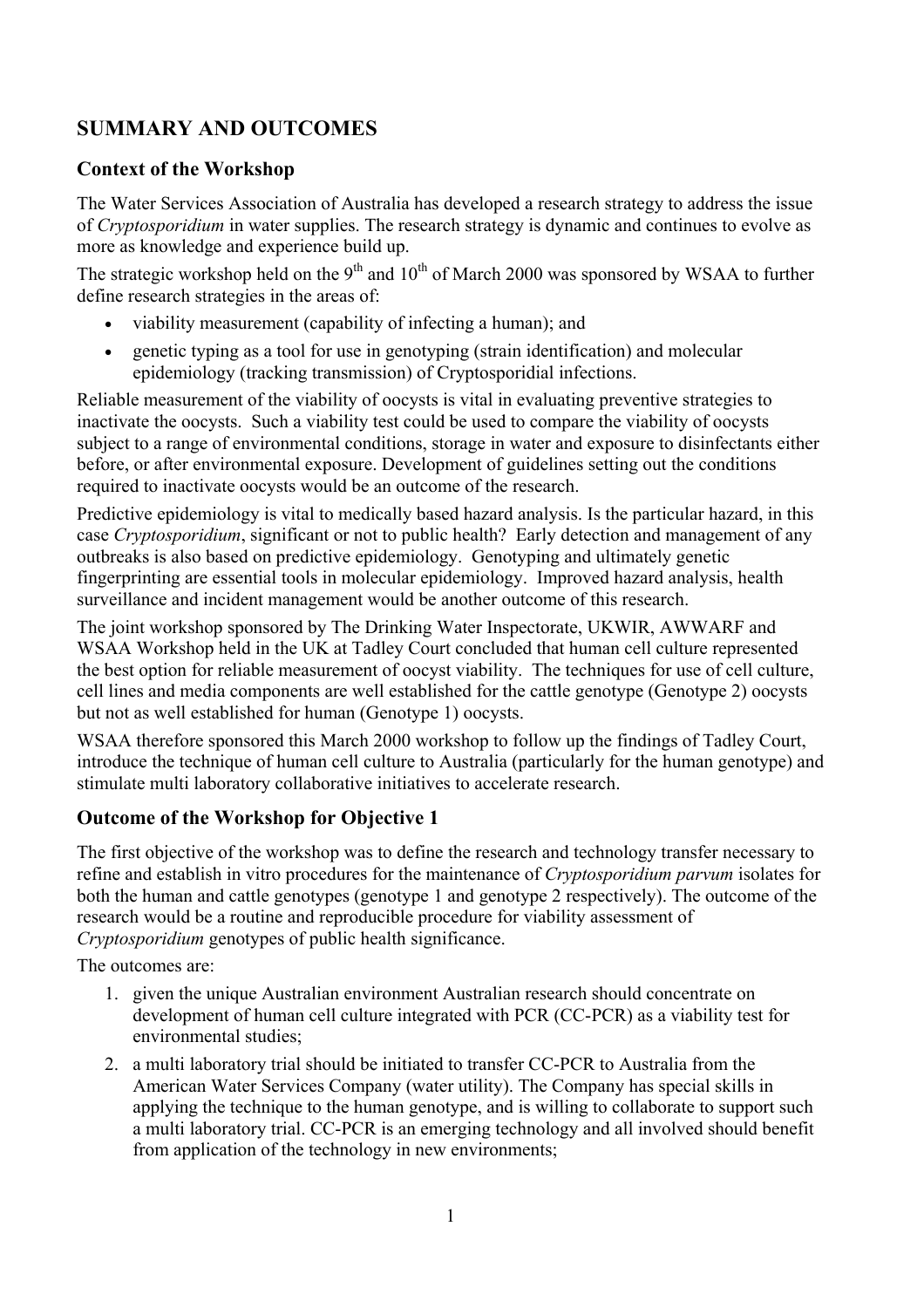- 3. participating laboratories should be selected for the initial technology transfer trial on the basis of technical capability, willingness to collaborate and support for transferring the technology to others;
- 4. collaborative links with other overseas laboratories should be sought through the Drinking Water Inspectorate (DWI), the American Water Works Association Research Foundation (AWWARF) and New Zealand contacts to stimulate wider use of CC-PCR and encourage collaboration between research centres;
- 5. Initially the IOWA Strain (genotype 2 or cattle strain) should be used as a reference strain to transfer the CC-PCR technology allowing comparison of the results from participating laboratories. Collaboration between the laboratories will depend on their experiences in applying the technology to a consistent source of oocysts (consistent strain and clean-up procedure). The use of a consistent source of oocysts should accelerate the development of CC-PCR.
- 6. Following successful application of CC-PCR to the IOWA Strain by the participating laboratories, a human strain should be exchanged between the collaborating laboratories and the collaborative approach repeated;
- 7. A strategic workshop should be held in October 2001 in Perth to review experiences in the multi laboratory collaborative trial, and conclude the technology transfer and development phase of CC-PCR. This workshop will form part of the scientific program of the forthcoming international conference on Cryptosporidium – Cryptosporidium from Molecules to Disease. This workshop will be a satellite meeting of the Australian Society for Microbiology (ASM) Perth meeting in October 2001, taking advantage of the international expertise attending the ASM meeting. WSAA has decided to be a major sponsor of both the Conference and workshop.

#### **Outcome of the Workshop for Objective 2**

The second objective of the workshop was to develop strategies for evaluation of RT-PCR and FISH procedures for their value as a routine procedure for assessment of oocyst viability. The results obtained with RT-PCR and FISH could be compared directly with *in vitro* and *in vivo* models of viability. Strategies could include the concept of multi laboratory trials and comparison of the various techniques. A more widely applicable, reliable and cost effective method is the desired outcome.

The outcomes were:

- 1. a multi laboratory trial to compare of a number of potential viability methods including FISH and RT-PCR against CC-PCR as a reference method;
- 2. variables for the trials should include: laboratory skills; viability measurement techniques; strain of oocyst, and storage time of oocysts in water. Such a trial should build knowledge of the techniques in a range of situations;
- 3. the design of the trial should be prepared with input from a statistician, an epidemiologist and a parasitologist with expertise in *Cryptosporidium*. The final design could be agreed at the October 2001 workshop concluding transfer of CC-PCR technology.

# **Outcomes of the Workshop for Objectives 3 and 4**

Objectives 3 and 4 relate to detection and genetic typing and have been considered together.

The third objective of the workshop was to develop strategies for a multi laboratory trial within Australia and overseas to compare currently available PCR based detection procedures for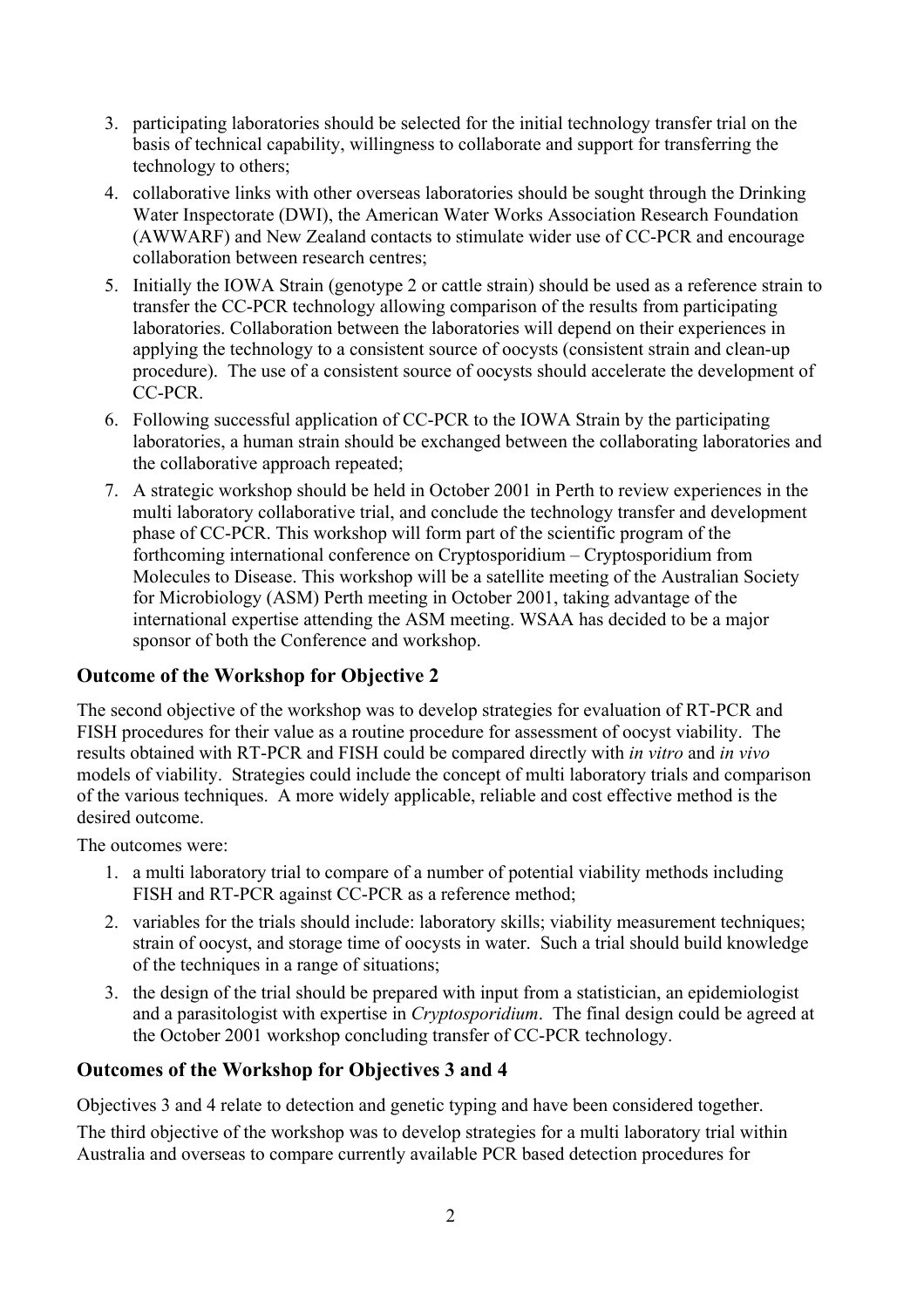*Cryptosporidium* with the aim of evaluating broad applicability in terms of specificity and sensitivity.

The fourth objective of the workshop was to develop strategies for a multi-centre trial within Australia and overseas to compare currently available PCR based genotyping techniques in order to determine the most useful genetic loci.

*The outcomes were:* 

- 1. development of reference sets of HSP 70 sequences and sequences of the variable region of 18S through establishment of an international data base on polymorphism of *Cryptosporidium* HSP 70 and the most polymorphic part of 18S;
- 2. Use of cloned DNA as standard reference in the multi-laboratory trials. Potentially clones of the complete HSP 70 and 18S genes could be obtained from Lihua Xiao at CDC for both the human and cattle genotypes;
- 3. use of standard methods, that is use of standard primer sets and PCR conditions, for PCR amplification of parts of HSP 70 and 18S;
- 4. a standard primer is available for 18S through Una Morgan of Murdoch University; a review is required to agree on a standard primer for HSP 70;
- 5. while all participants in the multi-laboratory trial would be free to continue investigations of their own genotyping ideas, all participants should use the reference methods to allow results to be compared;
- 6. development of standard protocols for genetic fingerprinting should be considered at the October 2001 Workshop. Progress on finger printing will require access to abundant sources of DNA from environmental and clinical samples.
- 7. The use of differential display proteomics of different strains of *Cryptosporidium* should be investigated as a future tool to identify new loci for genotyping or fingerprinting Cryptosporidium, and for correlating phenotypic with genotypic differences.

# **Outcomes of the Workshop for Objective 5**

The fifth objective of the workshop was to explore strategies for determining the prevalence and distribution of human infectious and non-infectious genotypes in different water sources, and in populations of human and animal hosts. Identification of genetic markers for infectivity and virulence would be one long-term goal of such strategies.

Genetic fingerprinting of *Cryptosporidium* oocysts is dependent on the availability of a diverse collection of DNA from oocysts taken from environmental, and clinical samples of both animal and human origin. DNA can be taken from aged faecal samples and there was the suggestion that it could be isolated from archived laboratory slides.

*The outcomes were:* 

- 1. **Human Sources** The cooperation of the both the Public Health Laboratory Network (of Australia), and commercial pathology laboratories should be sought. A suitable laboratory should be identified in each state to genotype the oocysts and store them for future fingerprinting studies.
- 2. **Environmental Sources** Current or proposed research projects should provide a diverse set of environmental samples with comprehensive documentation (where, when and how the sample was taken and prepared).
- 3. **Management of the Collection** A protocol should be prepared for cooperating laboratories, and users of the collection to ensure maximum scientific value can be gained.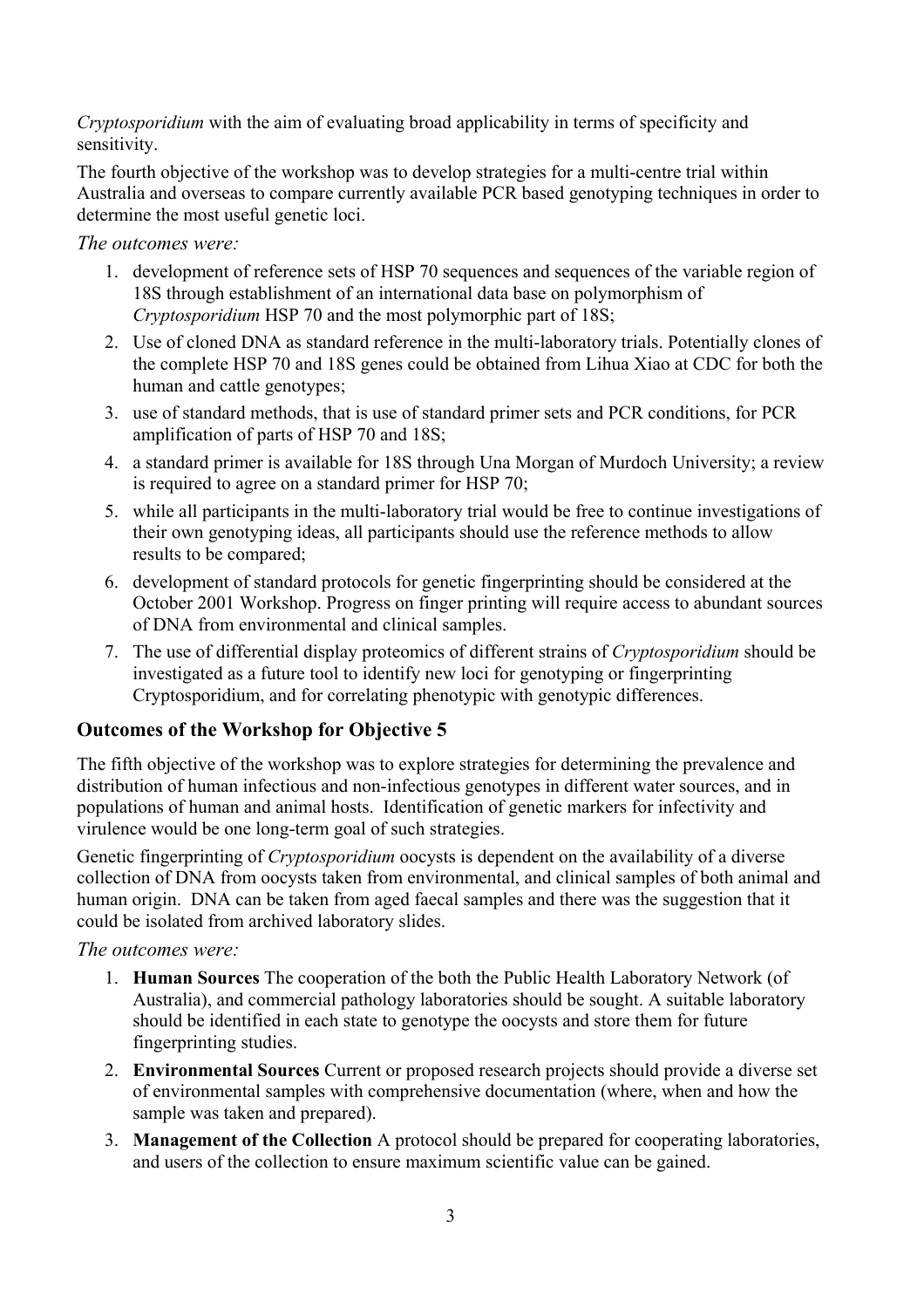# **WSAA STRATEGIC WORKSHOP ON VIABILITY TESTING AND GENETIC TYPING OF CRYPTOSPORIDIUM OOOCYSTS**

# **9th and 10th March 2000, Hyde Park Plaza Hotel, Sydney DAY 1 Thursday 9th March 2000**

#### **Introduction to Workshop and overview of WSAA's** *Cryptosporidium* **Research Strategy. - John Langford WSAA**

Dr Langford reported that WSAA's strategy is to develop cost effective approaches to achieve public health outcomes.

For *Cryptosporidium* the strategy was to first identify if a public health risk exists - does *Cryptosporidium* exposure from drinking water supplies contribute significantly to illness in the community?

WSAA is also involved in assessing health risks from algal toxins, aluminium and copper.

The approach to assessing the health risks from aluminium in water was used demonstrate WSAA's approach. A study of intake of aluminium by humans demonstrated that water is not the most significant source.

WSSA's innovative approach to in regulation based on hazard principles was also described.

# **WSAAs** *Cryptosporidium* **Strategy.**

WSAA's *Cryptosporidium* Strategy involves:

- 1. Hazard analysis Clinical trials, case control study, genotyping and fingerprinting to determine if we have a problem before investing money to solve the 'problem.' Of particular note is the trial in Melbourne comparing health outcomes with real and sham point of use filtration devices.
- 2. Risk assessment in catchments what are the most important sources.
- 3. Prevention how is *Cryptosporidium* removed by catchment management, water treatment, etc. Perhaps the key issue here is the development of reliable measures of oocyst viability.
- 4. Verification third party accreditation and improved health surveillance.
- 5. Revision of drinking water guidelines to be based on hazard analysis and risk assessment.

#### **Introduction to Viability Testing and Genetic typing of** *Cryptosporidium* **oocysts – a brief overview of the Tadley Court Workshop. - Andrew Thompson, Murdoch University**

Prof. Thompson noted there are a large number of genotypes in water that are not relevant to human health. Whilst some genotypes are clearly zoonotic others are probably not. Genotyping and Viability determination are key issues. There was a note of caution in that some species thought non-infectious to humans (eg *C. felis*) have recently been found infectious to immuno-suppressed individuals. Thus we need to consider the susceptibility of sensitive groups in the community.

The Tadley Court workshop recognised the need not only to detect oocysts but also to determine genotypes and viability.

- The gold standard for determining viability (animal infection) only worked for Genotype 2.
- Require a simple PCR test, which is both quick and cost effective.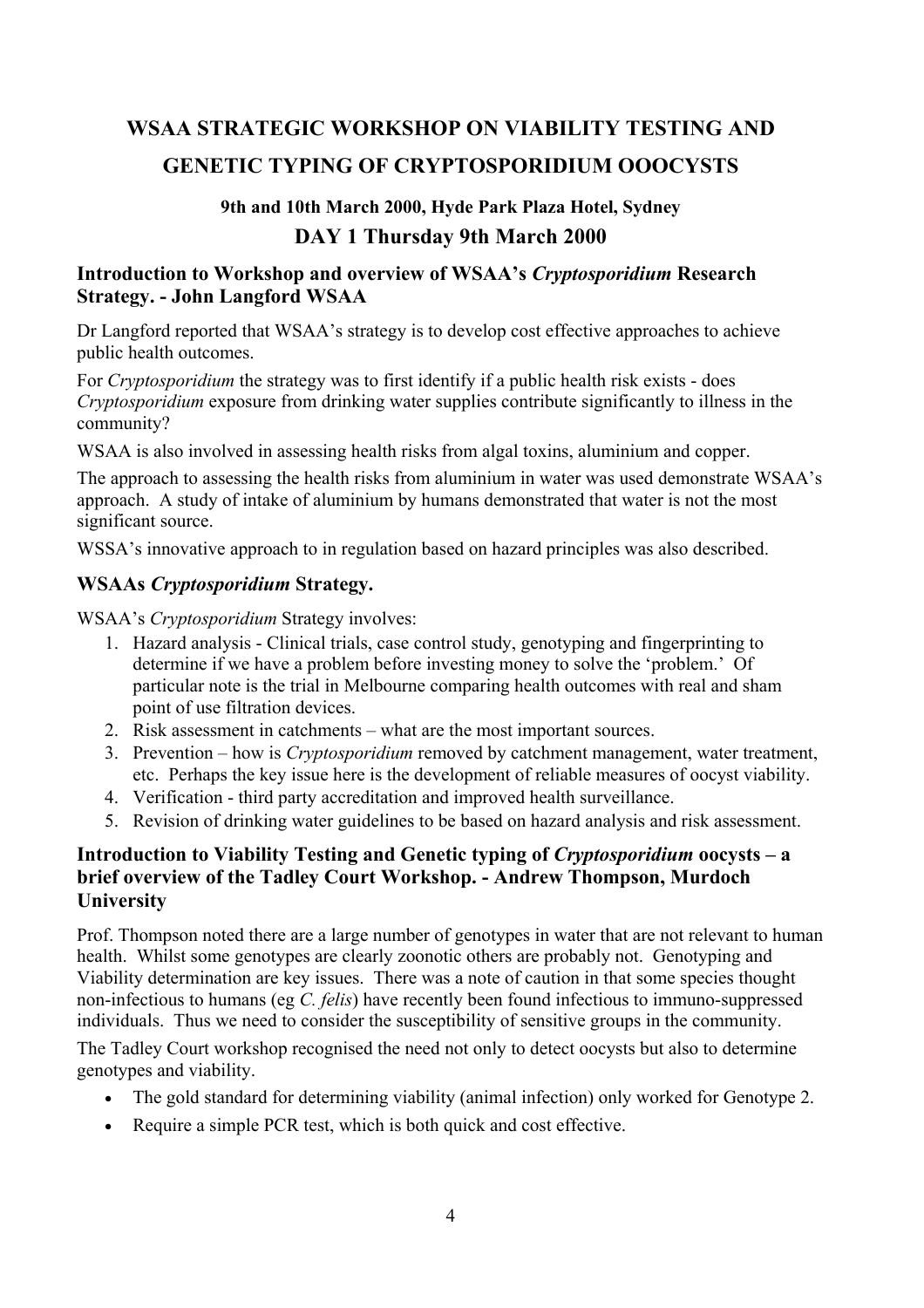# **OBJECTIVE 1:**

*Define the research and technology transfer necessary to establish in vitro procedures for the maintenance of Cryptosporidium parvum isolates for both human and cattle genotypes (genotypes 1 and 2). Dr George Di Giovanni - American Water Works Services Company.* 

#### **Cell Culture PCR for Cryptosporidium – presentation by Dr George Di Giovanni America Water Works Services Company**

The USA has invested substantial amounts in *Cryptosporidium* research. This has been largely in response to the Milwaukee outbreak which had a major impact on the US water industry. Milwaukee was of particular significance as there were a very large number of individuals who became ill and a number of fatalities. The Milwaukee outbreak also prompted changes in the regulation of water treatment which have had substantial cost impacts on the water industry.

The current US method for the detection of *Cryptosporidium* (Method 1622 / 23) depends on concentration by filtration, recovery by immunomagnetic separation, followed by detection by microscopy IFA, DAPI and DIC. The major limitation of this method is that it does not provide viability or species discrimination. It was pointed out that Method 1622 initially assessed viability through DAPI / PI but this was dropped due to problems with reliability of PI for determining viability. DAPI is still used for (oo)cyst confirmation.

To address water utilities needs new *Cryptosporidium* methods should:

- Detect all strains capable of being pathogenic to humans.
- Determine viability / infectivity of oocysts detected
- Provide information on the species and genotype,
- Provide also source of oocysts
- Sensitive 1 oocyst
- Rapid (results in 1 day) and easy to use
- Inexpensive

#### **Integrated Cell culture - PCR (CC-PCR)**

The advantages of cell culture PCR are:

- Specificity of molecular methods
- Infectivity determination
- Sensitivity: amplification through growth in cell culture
- Species and strain identification
- Speed

The disadvantages of cell culture PCR are:

- The requirement for a skilled analyst.
- The data is semi-quantitative based largely on presence / absence in a volume of water.
- Expensive?

#### **Integrated Cell culture - PCR Assay protocol**

#### *Overall method*

- 1. Filtration (Envirochek<sup> $\text{m}$ </sup> filters)
- 2. IMS recovery and purification
- 3. IMS dissociation
- 4. Detection of infectious *C. parvum* oocysts using CC-PCR
- 5. Genotype ID using DNA sequence analysis (mainly product confirmation)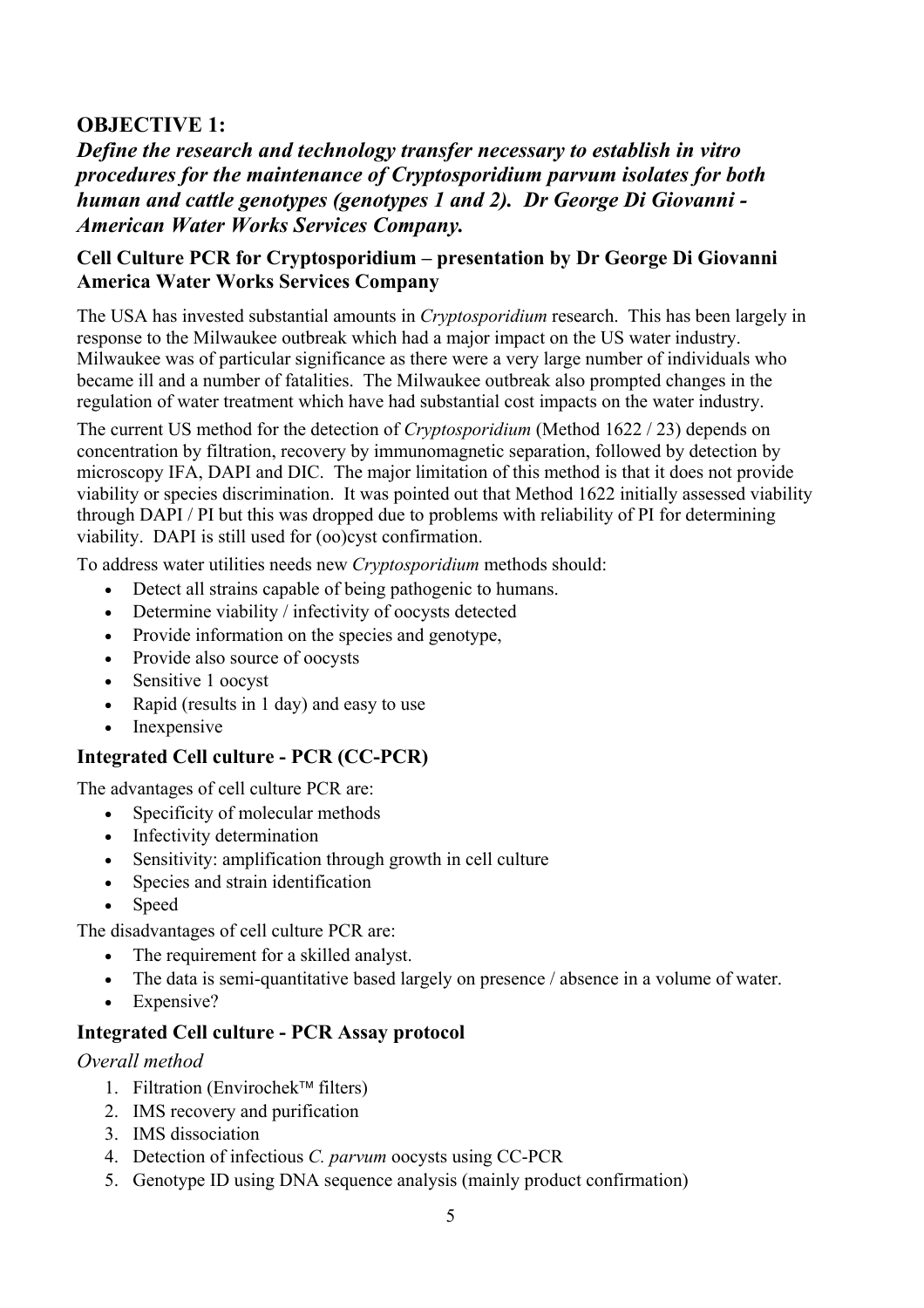Assay time - 72 hours. Time required for maximising target (HSP70) for DNA techniques. Optimum incubation time may vary depending on the type of target (ie DNA or mRNA).

# *Oocyst Dissociation*

In method 1622/3 0.1N HCl used to dissociate magnetic beads from (oo)cysts. There were concerns that this would have an undesirable effect on oocysts viability. An alternative dissociation method using of HBSS pH 2.0 - 2.75 and 1% trypsin incubation  $37^{\circ}$ C for 1 hour has been developed. This method acts both to dissociate oocysts and as an excystation trigger.

#### *Selection of cell line*

A number of cell lines have been trialed for cell culture of *Cryptosporidium* oocysts. American Water Works Company has selected HCT8 on the following basis:

- Robust
- Rapid growth
- Firmly adherent (wash easily)
- Resistant to debris. Can cover monolayer with environmental sample with no detrimental effect to cell growth
- HCT8 can support human genotype

### *Cell culture method*

- Cell culture media is based on the formulation Upton et al
- Maintenance for cell line RPMI 1640 with 5% FBS
- Cell growth media consists of RPMI, 10% FBS, vitamins and antibiotics
- There have been some reports that FBS inhibits cell culture growth of Cryptosporidium (Arrowood *et al*)

#### *Detection*

- The cell monolayer washed to remove intact oocysts to prevent PCR contamination as few as 20-30 non-excysted oocysts could give false positive. Although generally environmental samples contain small oocysts numbers <5, washing is considered a useful precaution against detecting non-excysted oocysts.
- CC-PCR has a sensitivity of 1 infectious oocyst although infection with 1 oocyst produces various levels of cell infectivity

# **CC-PCR field applications**

CC-PCR has been used in field applications including.

- Recycled backwash.
- Source water assessment
- Finished water
- Evaluation of treatment plant performances

#### *Results of field applications*

Currently, finished waters from 80 treatment plants are being monitored over a 24 months period using CC-PCR.

Prior to undertaking the program protocols were put in place with relevant state health authorities to deal with any positive detection results.

Of 350 samples tested (100 litres /sample), 4 were found to be positive for cell culture infectious *C. parvum*. On re-sampling all results were negative and no outbreaks of Cryptosporidiosis were identified. On all occasions when *C. parvum* was found the plants appeared to be operating well with no obvious problems in the treatment process.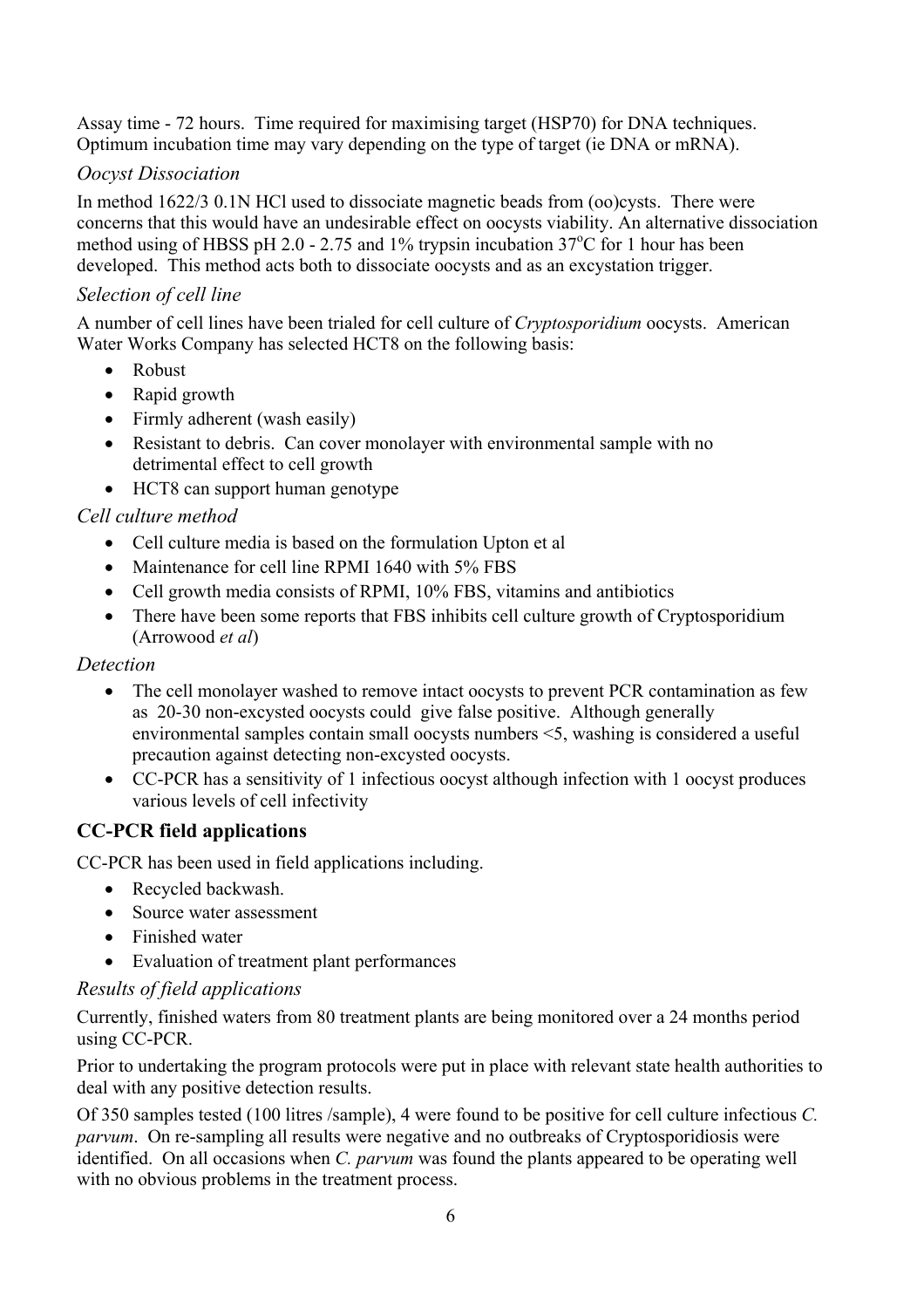Of 500 environmental samples analysed 43 were found to be positive. Seven different genotypes were found in the 43 positives. The Bovine genotype was found most commonly (*c*50% of samples). Unknown genotypes were also found.

Relative to method 1622/3 CC-PCR resulted in approximately 50% positives. This could indicate that approx. 50% of oocysts are potentially infectious to humans.

### *Future Research required on CC-PCR*

- More research on a reliable method to culture the Human genotype is required.
- More research on excystation triggers is required
- There is a need to optimise and standardise cell culture conditions
- More work on single oocysts through micromanipulation.
- Ouantitation is important and there is a need to develop reliable quantitative CC-PCR
- A number of new genotypes are being identified.The cell culture and human infectivity of these genotypes needs to be determined.

#### *Human genotype*

The Human genotype appears to comprise of 5 HSP70 sub genotypes. The human genotype appears to be only infective to humans and is thus difficult to maintain in animal culture. Sources of the human genotype are clinical samples. These can be difficult to obtain in a state suitable (viable) for cell culture. At present there is very limited information on the human genotype.

### *Cell culture of Human Genotype*

It is possible to infect both HCT8 and CACO2 cell lines with the Human genotype but it is not possible to maintain the infection. The ability to infect cell culture with the human genotype is highly variable between laboratories for unknown reasons. The oocysts of the human genotype also seem to have short viabilities on storage (c6 weeks).

No mouse model exists for the human genotype. Recently infections have been achieved in Gnotobiotic piglets, infected with high levels  $(10^6)$  of oocysts and recoveries of  $10^8$  oocysts have been achieved. This is an expensive and highly specialised method of producing oocysts that requires large animals to be reared in germfree conditions.

# **CC- PCR Conclusions**

- 1. CC-PCR can detect many genotypes and strains of *Cryptosporidium parvum*
- 2. Data provide information for public health
- 3. Basis for improving water treatment
- 4. Molecular analysis provides a better understanding of what genotypes are present.

#### **General Discussion**

Dr Di Giovanni offered to share the detailed methodology with Australian Researchers on the CC-PCR method.

There was concern that contamination with large number of dead or intact oocysts could result in false positive results due to residual DNA. Washing the cell culture mono-layer and cell cultureselective DNA extraction apparently overcomes this problem according to Dr Di Giovanni.

Work with micro-manipulation indicates that infection of the cell culture with a single oocyst is possible although there is variation in infection. It may be possible to automate selection of individual oocysts using flow cytometry. This would speed up the process and allow individual oocysts to be sorted from environmental samples and cultured in individual wells of a micro-titre plate.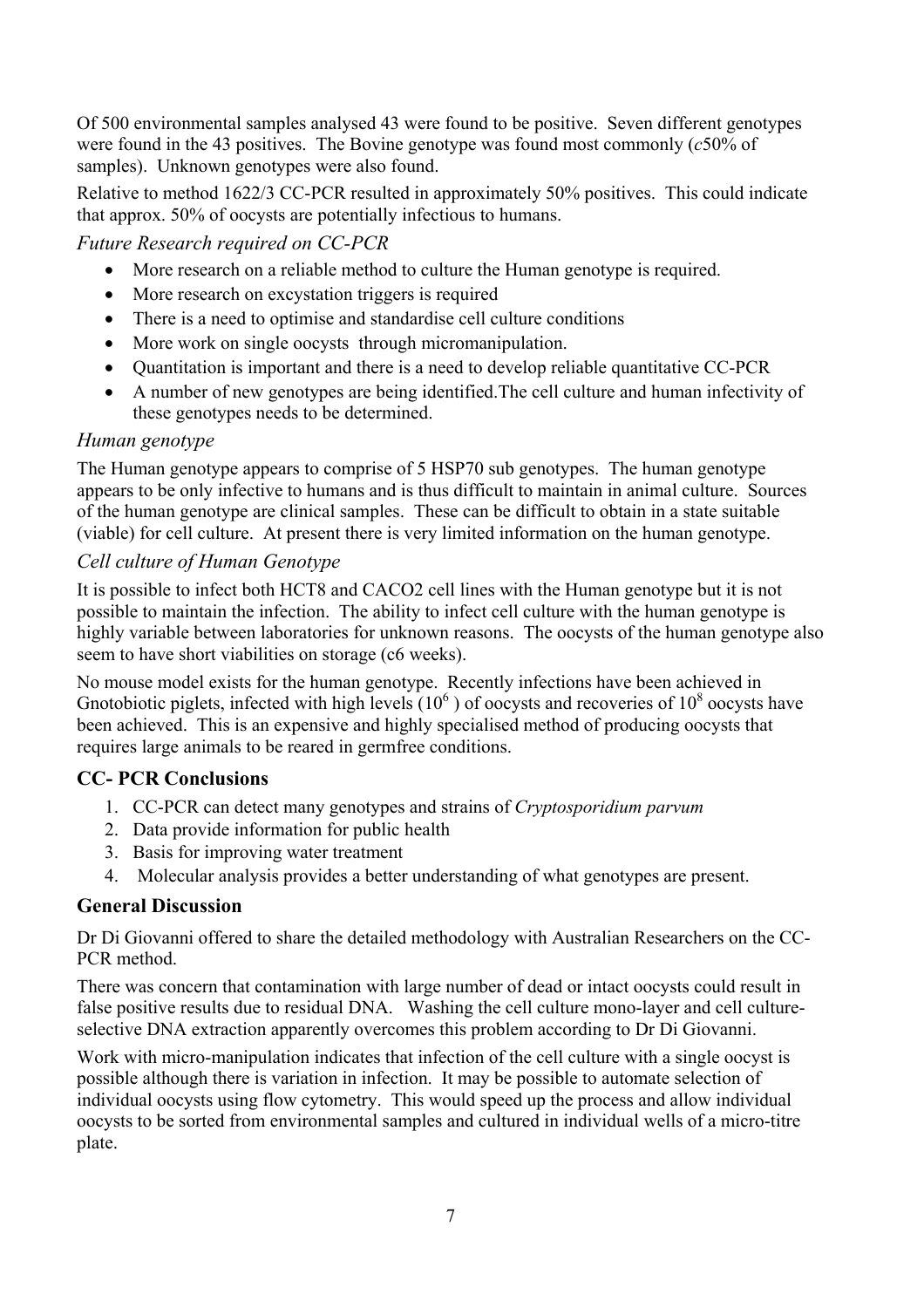A major consideration is the likely survival time of *Cryptosporidium* oocysts in catchments. This is of particular importance in Australia where the water storages are often very large and retention times long. A major area of interest would be the lengths of time oocysts remain infectious in Australian water and any variations in survival between genotypes.

There was discussion about why only some groups are able to get the human genotype to infect cell cultures. The problems may relate to the age of materials, methods of purification, and biological variation and cell culture conditions.

There was also comment that the infectivity of oocysts may change during an infection ie oocysts produced soon after onset of an infection may differ from those produced at the end of an infection.

The need for comparative studies using a single strain comparing cell culture infectivity with animal infectivity and other methods of determining viability (eg FISH, RT-PCR, excystation was noted. It was pointed out that Paul Rochelle et al in the US are currently comparing cell-culture with animal infectivity.

The issue of potential cytopathic effects of water concentrates was raised – do water concentrates adversely affect the monolayers. Dr Di Giovanni reported that this was not a problem in his experience with IMS purified samples.

The recent report that oocysts that do not excyst under artificial conditions may still cause infections was raised as a possible limitation of the CC-PCR method for determining infectivity.

There was a concern that the HSP70 primer may not be *C. parvum* specific but may also amplify *C. wrairi*.

The issue of obtaining adequate supplies of oocysts for comparative experiments was discussed. Some workshop participants had experienced difficulties with importing supplies, however others had not found significant problems. The expense involved in large scale oocyst production (eg from cattle) makes it unlikely that any Australian lab would set up such a facility.

#### **Summary Workshop Objective 1:**

- In Australia CC-PCR for environmental monitoring in the first instance. It was agreed that for Australia the highest priority for application of the CC-PCR method was for environmental detection of oocysts rather than to assess water treatment efficiency. A considerable amount of research on disinfection studies is occurring around the world that could be directly applicable to Australia. AWWARF is currently assessing animal models and cell-culture for disinfection studies and it seemed most appropriate to wait for these **results**
- An open process should be used to request expressions of interest from Australian laboratories wishing to acquire the technique. Laboratories should be selected for initial technology transfer from the American Water Works Services Company based on their technical capabilities and willingness to collaborate and transfer technology to other labs. New Zealand labs should also be invited to collaborate.
- The method should be initially established using the IOWA isolate as reference strain to enable comparisons between laboratories.
- Once the technique was reliably established with the IOWA isolate, isolates of the human genotype will be used and exchanged between collaborating laboratories to ensure comparability of results. It was estimated 18 to 24 months would be required to reach this stage.
- A workshop should then be held to transfer the technology to other labs wishing to acquire the technology. Such a workshop could be associated with the ASM Cryptosporidium Conference scheduled for October 2001.
- Collaborative links with AWWA and DWI in the project will be sought.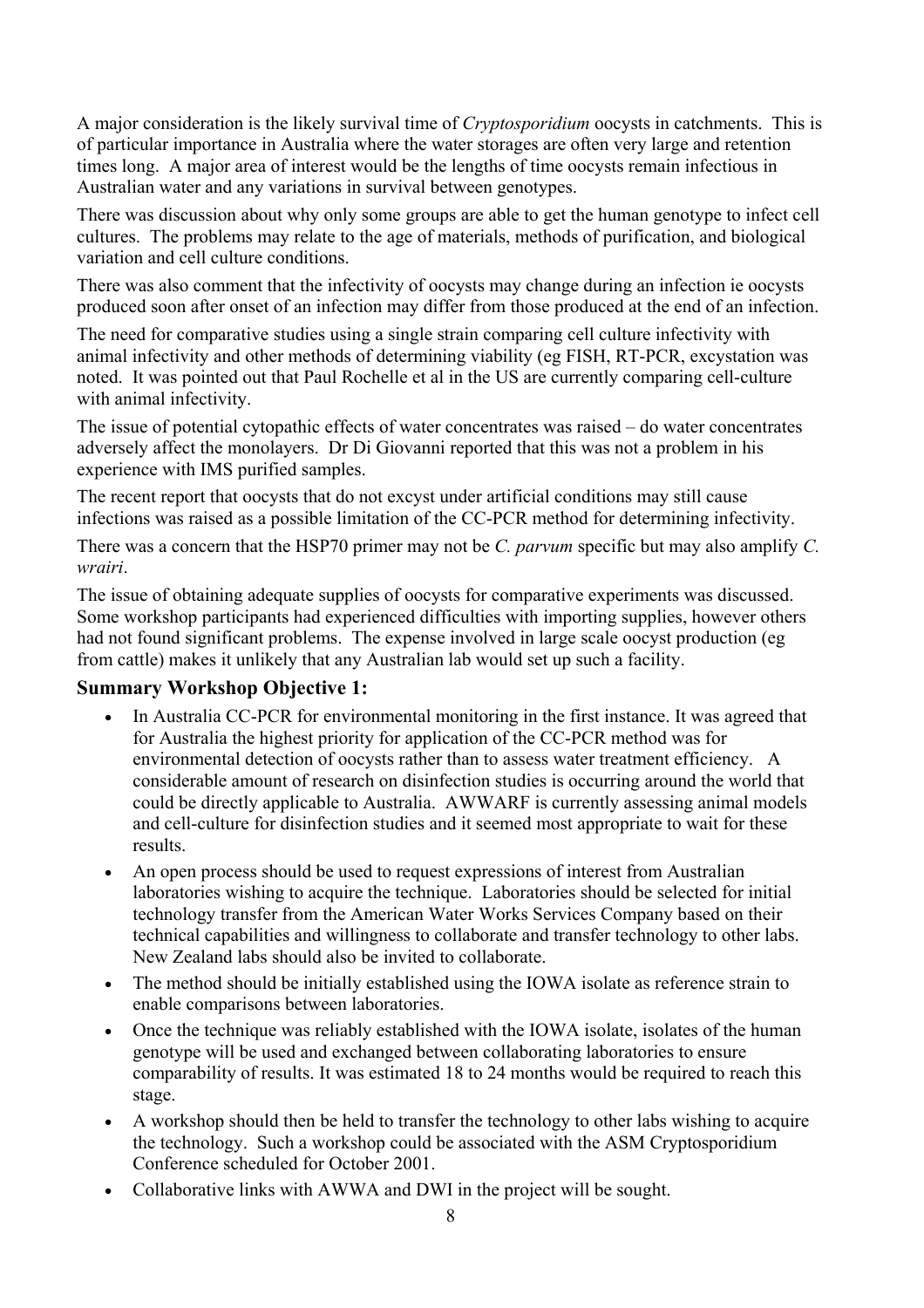# **OBJECTIVE 2:**

# *Develop strategies for evaluation of RT-PCR and FISH procedures for their value as a routine procedure of viability (and strains/species?)*

# **Introduction - Duncan Veal, Macquarie University**

#### **Considerations for Viability methods**

- 1. Ease/Speed- How does the method fit in with existing analytical protocols.
- 2. Do oocysts need to be maintained viable?
- 3. Quantification- is this important? Why are we measuring for viability and how will that information be utilised?
- 4. Is species determination important?
- 5. What do we mean by "infectivity" and does this relate to what we are using the data for?

# **Fluorescent In Situ Hybridisation**

#### **What is FISH?**

- F-fluorescence tagging,
- I-In
- S-situ
- H- Hybridisation often to ribosomal RNA.

### **Why Target Ribosomal RNA?**

- Multiple copies of targets are present thus amplification is not required
- RNA has been found in (recently) viable cells from environmental samples
- Regions of rRNA range from highly conserved to highly variable this enables probes to be designed of various specificities.

#### **Advantages of FISH:**

Rapid assay (90 minutes), robust reliable method, provides a conservative estimate of viability, easy to enumerate, does not suffer from inhibitors found in environmental samples. FISH also provides information on species and viability. FISH can provide a retrospective indication of viability – once the sample is fixed, it can be stored before FISH testing. This has practical and biosafety advantages.

#### **FISH is a 5 Step Process:**

- 1. Oocyst wall permeabilisation
- 2. Probe hybridisation to target oocyst rRNA
- 3. Wash away excess unbound probe
- 4. IFA stain
- 5. Epifluorescence microscopy

There is a need for inter-laboratory validation of FISH. Kits are available upon request from Duncan Veal.

There was concern about the stability post-death of oocysts. The half life of rRNA in oocysts following heat inactivation is 55 hours. The addition of RNAse results in immediate loss of the RNA signal.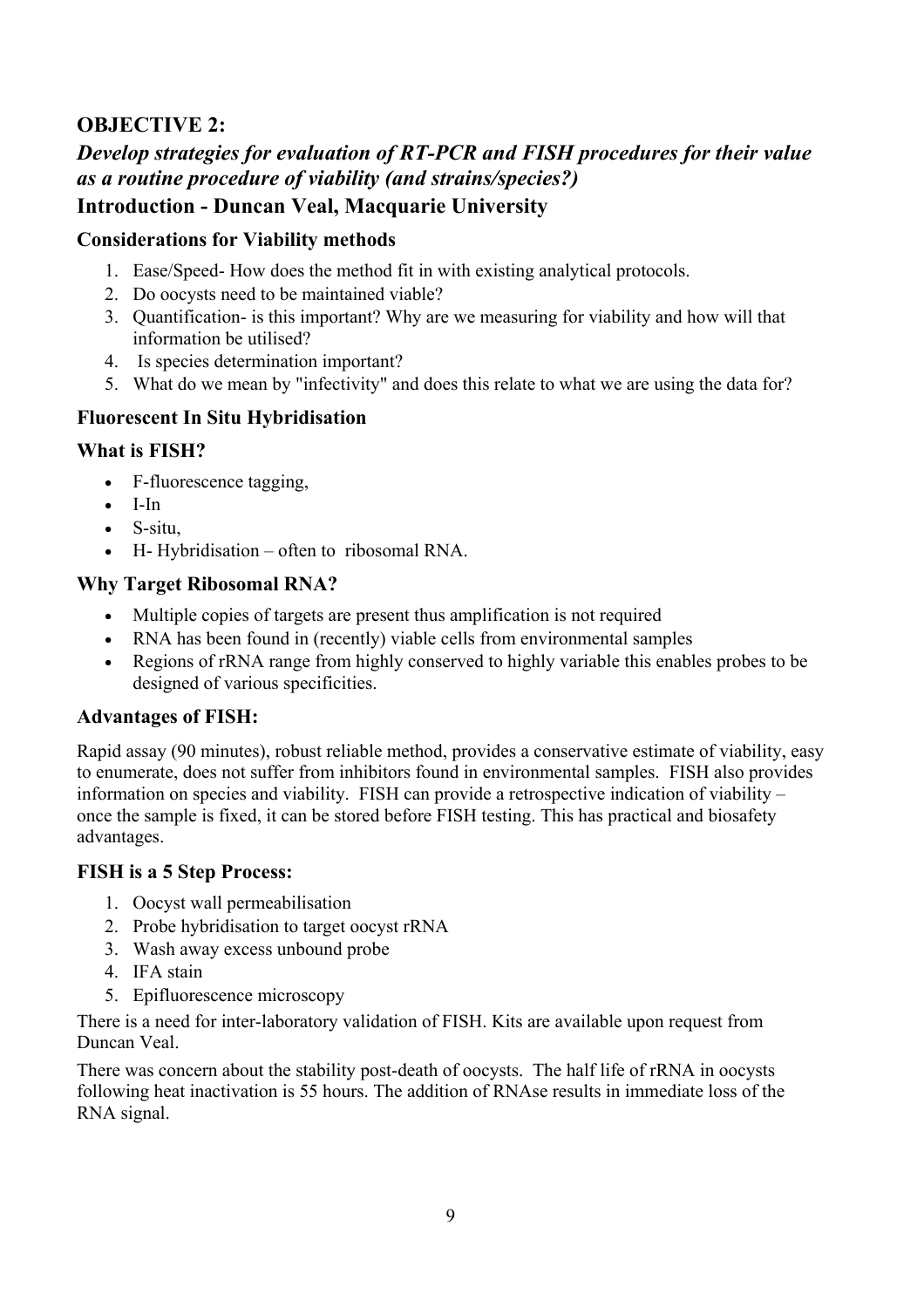# **RT-PCR - Paul Monis Australian Water Quality Centre**

Reverse transcriptase polymerase chain reaction

- Targets RNA
- 2 step process:- convert RNA  $\rightarrow$ DNA, amplifies target DNA
	- species/strain specific
	- Presence / abscence test
	- -Non-quantitative at present
	- The assay is a marker for viability depending on the stability of RNA after cell death

Published methods: Stinear 1996, Rochelle 1997-both target HSP 70 mRNA

Widmer 1999 targets β-tubulin, and an unknown mRNA

Inhibition problems may need to be overcome in environmental samples for RT-PCR. For routine analysis the sensitivity and robustness in environmental samples needs further optimisation.

The targets for RT-PCR also need investigation. 44% of *Cryptosporidium* has been sequenced. This sequencing may aid in identifying genes involved in infectivity and may aid in determining targets for RT-PCR.

PCR inhibition is no longer a problem in environmental samples. Quiagen has a PCR clean-up kit suitable for this purpose

The major disadvantage of RT-PCR is that it is not capable of quantification and provides a yes/no answer only.

### **Validation of FISH and RT PCR**

Inter-laboratory validations of FISH and RT PCR were considered to be important. For such validations:

- Standard procedures and probes need to be available.
- Need to have standard strains or DNA clones.
- Need to have access to a range of strains/species to test for specificity.
- Need to correlate FISH and RT PCR with cell culture infectivity.
- Need to test with a wide variety of sample types.

Validation of FISH has been difficult to establish due to protected intellectual property associated with this method and thus lack of take-up in the water industry. The lack of availability of a variety of species and strains has made validation of species specificity difficult.

Cell culture-PCR. CC-PCR may aid research validation of FISH and RT-PCR.

#### **Water Industry Needs**

The water industry needs to determine what inactivates oocysts and other microbial contaminants in water. For example what disinfection conditions are capable of microbial inactivation. Before this question can be answered we need reliable indicators of oocyst viability and how to interpret these indicators in terms of their significance to human health.

It was suggested that the various FISH and RT-PCR are compared to CC-PCR in blind trials using the IOWA strain.

Currently a USDA blind study incorporating FISH at Macquarie University is underway.

A coordinated approach to such trial is needed both in Australia and Worldwide.

The laboratories involved in RT-PCR and FISH could be recruited into such a trial.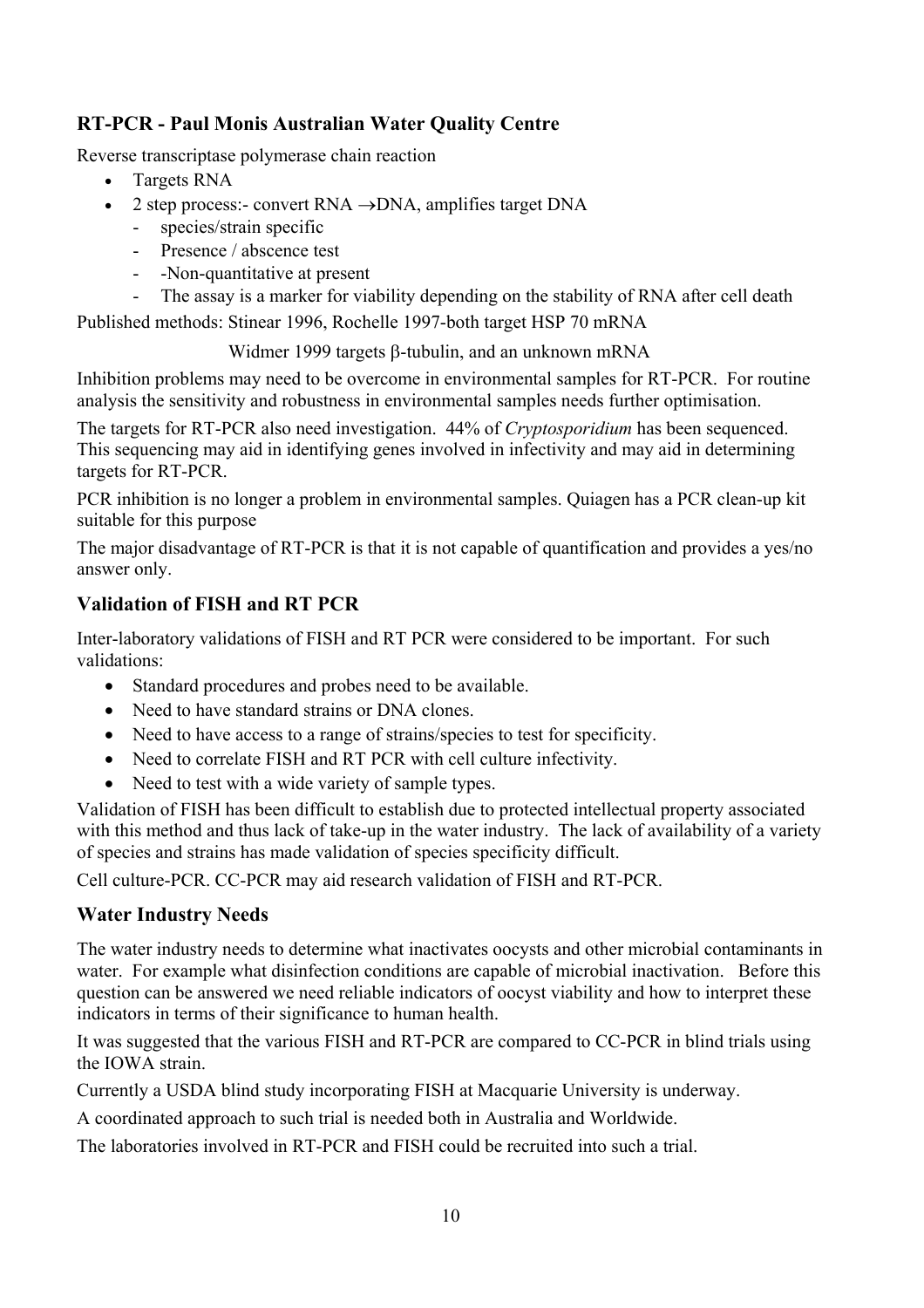A key issue is that a central and reliable source of oocysts is needed for all laboratories involved in objective 1 and 2.

# **Approach for Achieving Objective 2:**

AIM: To determine a reliable method for determining human infectivity.

Compare the various viability methods to the cell culture based method adopted in objective 1.

- 1. Select a number of laboratories including those chosen in Objective 1 to be involved in the trial.
- 2. Select the most suitable technique and defined protocols for viability determination. A quantitative assessment (percentage viability) is only available for the FISH technique.
- 3. The methods to be evaluated are: CC-PCR, FISH and RT-PCR.
- 4. Obtain sources of fresh oocysts covering a range of genotypes. At least Genotype 1 (Human) and genotype 2 (Bovine) should be used in the trial.
- 5. Send viable and heat-treated (eg 65° C for 15 minutes) to kill oocysts to the laboratories for viability determination in blind trials. Heat-killed and viable oocysts in various mixtures would also be sent to laboratories to determine their ability to determine the percentage viability.
- 6. The effects of storage on oocyst viability, determined using the various different methods would be determined. Oocysts will be stored in water and samples sent to participating laboratories over a time course. Oocysts will lose viability as they age and the ability of the various laboratories and various laboratories to determine this will be determined.
- 7. There is a need to employ a bio-statistician to help in the design of this experiment
- 8. The feasibility of carrying out the survival experiment (see 6 above) in a catchment should be investigated.

The difficulties in obtaining oocysts of particular strains were again discussed. The IOWA strain can be obtained from Sterling's Lab at the University of Arizona in US. NATA is gaining experience at importing and suppling oocysts.

# **Summary Workshop Objective 2:**

- After establishment of the cell culture PCR technique in Australia, a multi-laboratory study should be carried out to compare this with FISH and RT PCR methods.
- Comparisons should be made in a blinded manner with fresh oocysts, killed oocysts and aged oocysts (measured over time)
- Therefore comparing: laboratory skills, viability techniques, sources of oocysts and treatment over time for inactivation. Results will provide data on variation within labs, oocyst strains and techniques.
- Need to have reliable sources of oocysts, preferably both genotype 1 and 2.
- In order to ensure that the study would yield reliable results, a feasibility assessment by a statistician/epidemiologist and a *Cryptosporidium* expert should be carried out initially to establish the required number of replicate tests etc. This would generate a proposal for further discussion and costing prior to conducting the study.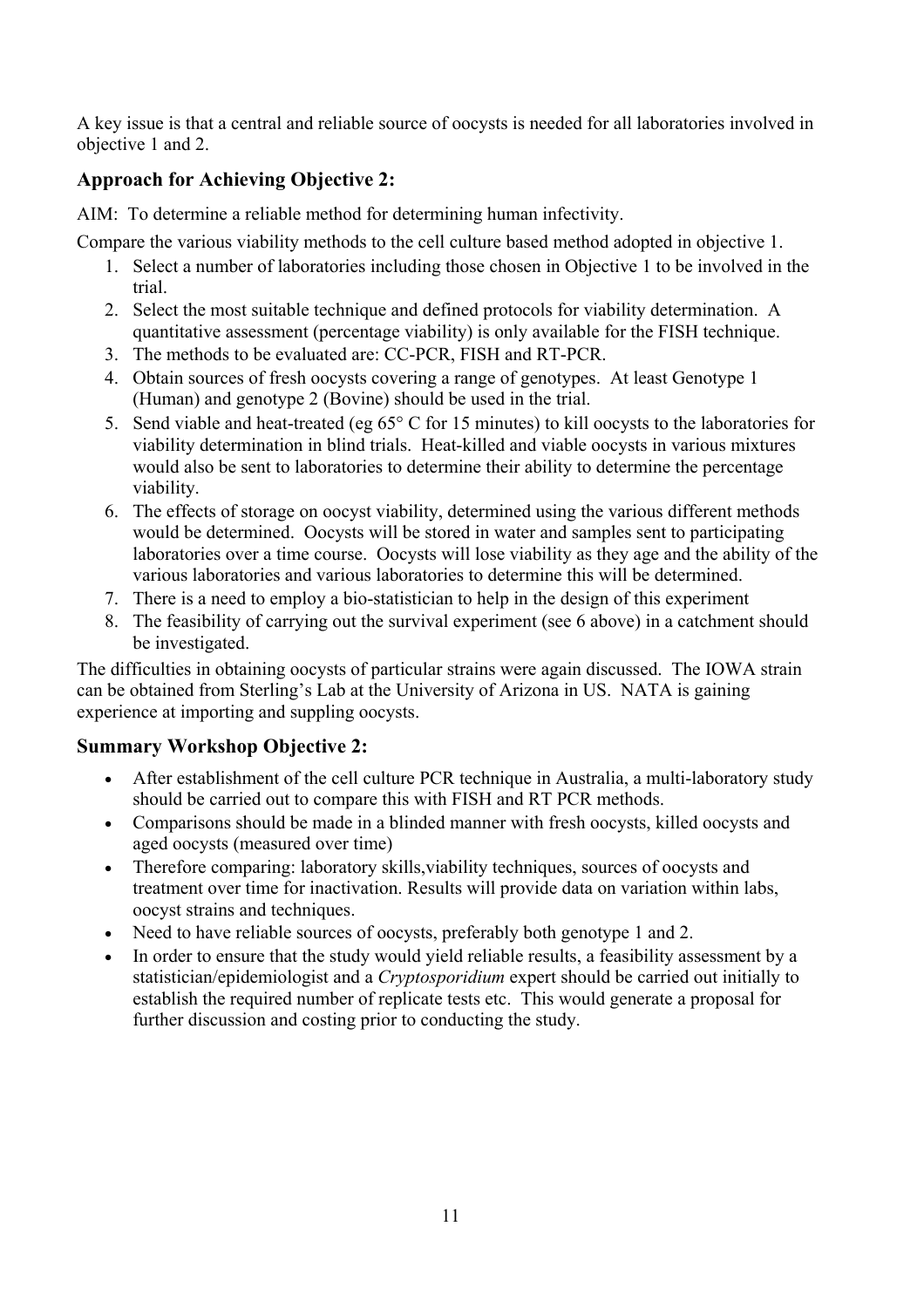# **Day 2 Friday 10th March 2000**

#### **OBJECTIVE 3:**

# *Develop Strategies for a multi-centre trial within Australia and overseas to compare currently available PCR based detection and genotyping techniques in order to determine the most useful genetic loci.*

#### **Introduction: Dr. Una Morgan - Murdoch University**

What are we looking for in a detection method?

- high sensitivity
- reproducibility
- speed
- detect all genotypes or just the human  $(H)$  and cattle  $(C)$  types? (genotypes I and II respectively)
- indicates public health outcomes
- genotyping capabilities

Una pointed out that for most PCR based techniques, inhibition of the test by environmental contaminants is no longer a major problem

It was reinforced that immunocompromised humans can be infected by *C. felis* and *C. meleagridis*  as well as *C. parvum* genotypes I and II. Although genotypes I and II represent the majority of human infections, there may be aneed for tests that can detect all the different genotypes and species capable of infecting immunocompromised individuals. To date, the development of detection techniques has been very biased towards the detection of genotypes I and II – other genotypes may go unrecognised.

The current state of knowledge on *Cryptosporidium* genotyping was summarised. The taxonomy of this organism is currently under review as increasing knowledge from molecular characterisation reveals details of phylogenetic relationships. For *C. parvum* it is likely that some of the currently recognised genotypes will eventually be designated as separate species. At present 7 distinct major genotypes are classified within *C. parvum*; Type 1 (human), Type 2 (cattle), marsupial, pig, mouse, ferret, and dog. A minor variant of Type 1 occurs in monkeys. The dog genotype is soon likely to be reclassified as a separate species (C. canis), while the cat genotype is already recognised as such (C. felis).

#### **Which locus ?**

*Random Amplified Polymorphic DNA (RAPD) using PCR* 

- useful when no other polymorphic information was available on other loci
- often difficult to reproduce results across different labs
- template DNA needs to be extremely clean, there can be no bacterial contamination
- in general RAPD is not particularly useful

*Acetyl Co-enzyme A* 

useful for discriminating human and cattle genotypes

*Thrombospondin – related adhesive protein (TRAP)* 

• *C. muris* and the *C. parvum* cattle genotype are identical (U. Morgan)

*Cryptosporidium oocyst wall protein (COWP)* 

• same problem are experienced as with TRAP (U. Morgan)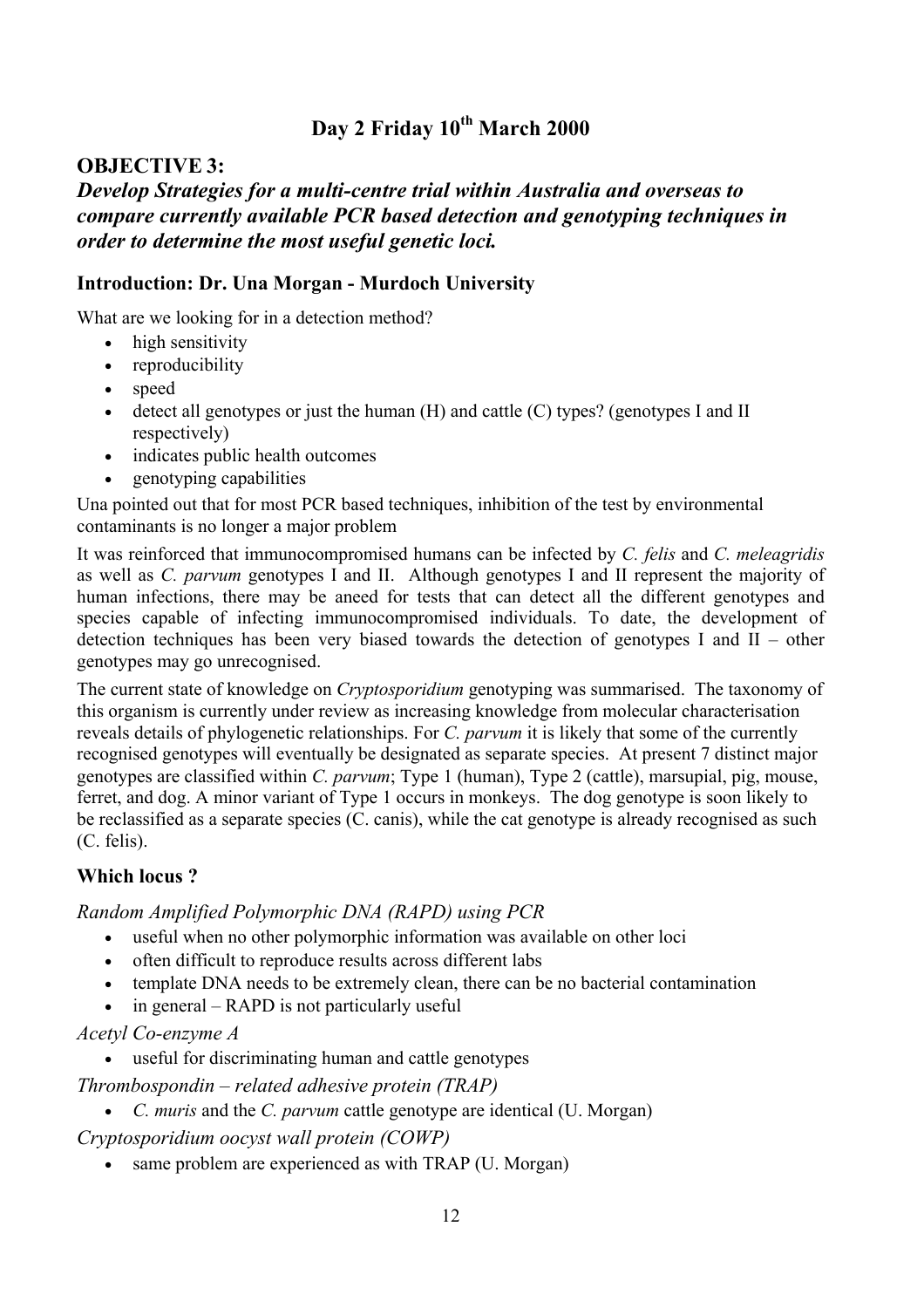# *Dihydrofolate reductase (DHFR)*

• there is some difficulty in detecting the different genotypes at this locus (U. Morgan)

## β *- tubulin*

- sequence variation within the *C. parvum* human genotype was found at this locus (Widmer *et al*)
- Sulaiman *et al* did not detect this variation when only using PCR-RFLP (PCR- Restriction Fragment Length Polymorphism) at this locus instead of sequencing
- no recombination in the human genotype and would only differentiate H and C genotypes and not other types
- some published DNA sequences are incorrect

# *Internal transcribed spacers I and II (ITS I and ITS II)*

- PCR at this locus can discriminate H and C genotypes
- as there are multiple copies of ITS I and II, can perform PCR-RFLP on very small numbers of oocysts taken from a water sample utilising a nested PCR technique

#### *Microsatellites*

- very few have been found; only 2 different H microsatellites and 4 different C microsatelites have been found (Caccio *et al*; Xiao *et a*l)
- C. parvum genome is 90% A-T rich in non-coding regions, therefore it is difficult to find polymorphisms using microsatelites
- need to scan for existence of more microsatellites as C. parvum genomic sequence becomes available
- currently, 44% of the *C. parvum* sequence is available

### *18S rRNA*

- sequence variation can discriminate between species and genotypes
- choice of PCR primers is important when targeting this locus as 18S
- primers can cross react with everything in a sample
- U. Morgan's group has sequenced the entire length of the 18S of all the known genotypes
- 18S sequence information has been deposited at GenBank and CDC

# *Heat Shock Protein 70 (HSP 70)*

- very useful locus to investigate
- both H and C genotypes have been fully sequenced (Lihua Xiao *et al*)
- Lewar *et al* have used HSP 70 in combination with 18S rRNA sequence information to suggest the existence of 6-8 different sub-genotypes within the human genotype

# **PCR – product sequence analysis versus PCR-RFLP**

• sequencing is recommended over RFLP as the data obtained is fuller and clearer than that obtained by RFLP

# **The two main goals of genotyping**

- 1. to discriminate the C. parvum human and cattle genotypes
- 2. to fingerprint oocysts found in water and in faecal samples to reveal clues on how individuals become infected (reveal sources of contamination)

Currently the NIH is funding a project to sequence the entire bovine *C. parvum* genotype (Iowa strain) and the partial sequence of a strain of the human genotype (NEMC1)

- From sequence data other possibly useful loci for genotyping may be found
- however, at the moment, sequence databases are not user friendly
- better bioformatics are required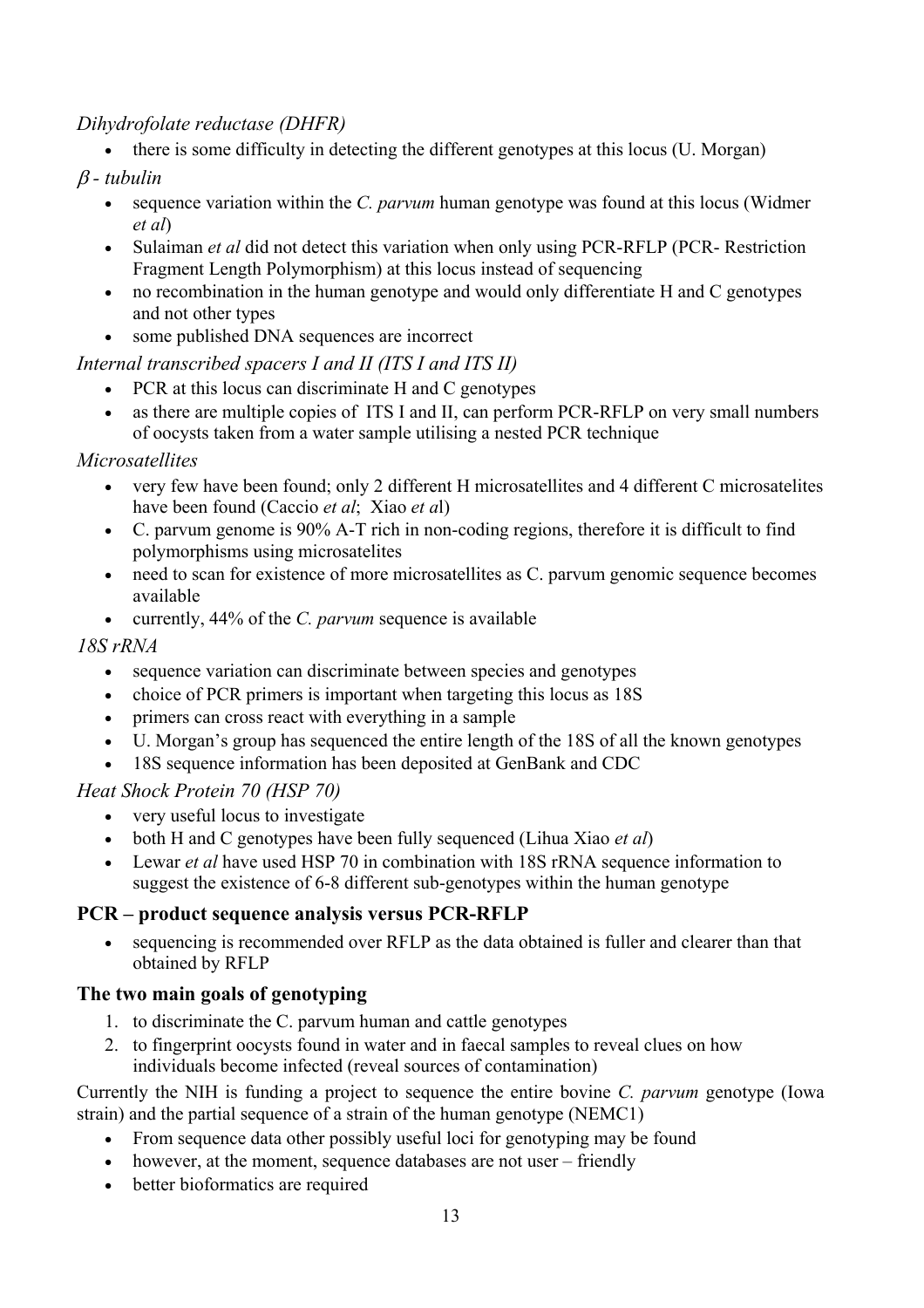# **General discussion**

Do we want the detection methods to focus more specifically on the H and C genotypes, or to be more applicable to other genotypes?

- in most catchment situations, the H and C genotypes will cover at least 90% of Cryptosporidium present (J. Ongerth).
- however, we need a test to detect any genotypes that are a public health issue (eg a minor, less abundant strain may be particularly virulent to immunocompromised individuals and it may be carried by a ferral or native sources).
- therefore, need to practice more routine monitoring of genotypes present in catchment against a reference species.
- if there is a mixed infection in an environmental sample, the less prominent type may be missed. The ability, therefore, to sort individual oocysts using flow cytometry may be desirable. This would involve sorting a single oocysts then infecting a cell line.
- PCR based detection protocols can pick up genotypes in mixed samples where the minor genotype is 10 times less abundant than the predominant type

Do we need to define the particular genotypes we are targeting or just try to develop a technique that will identify and discriminate all the different genotypes ?

- one suggestion toward the more straight forward screening of a catchment involved the use of a universal set of primers to detect all genotypes present in the catchment, followed by the use of more genotype specific probes on the universal product
- need to be sure that all the different genotypes behave the same in the environment (eg) similar survival times) before basing our analyses on a single genotype
- what are the antibodies on the IMS beads reacting with and detecting? Is it possible that IMS may be selecting genotypes before PCR genotyping?

#### *The main issues:*

- public health and management
- detection and sources of contamination:
	- human
	- native animal
	- domestic animal
- the effectiveness of barriers designed to remove pathogens needs to be monitored
- source animals of pathogens that are infectious to immunocompromised individuals need to be identified
- also need to investigate the human sources of Cryptosporidium eg) collect samples from daycare centres
- by an understanding of the genetic diversity using molecular epidemiology techniques, could we rank the importance of the different sources of contamination ie)- human (childcare centres for example) or animal ? – John Langford

*How can we improve the development of methods ?* 

- we need to identify reference strains for method comparisons
- probably need to have a panel of reference strains easier said than done
- need to use standard loci for comparisons across different labs
- perhaps could use one locus for discriminating genotypes and one standard locus for discriminating within genotypes
- general opinion was that the **18S rRNA** and **HSP 70** genes would provide the best basis for comparison of strains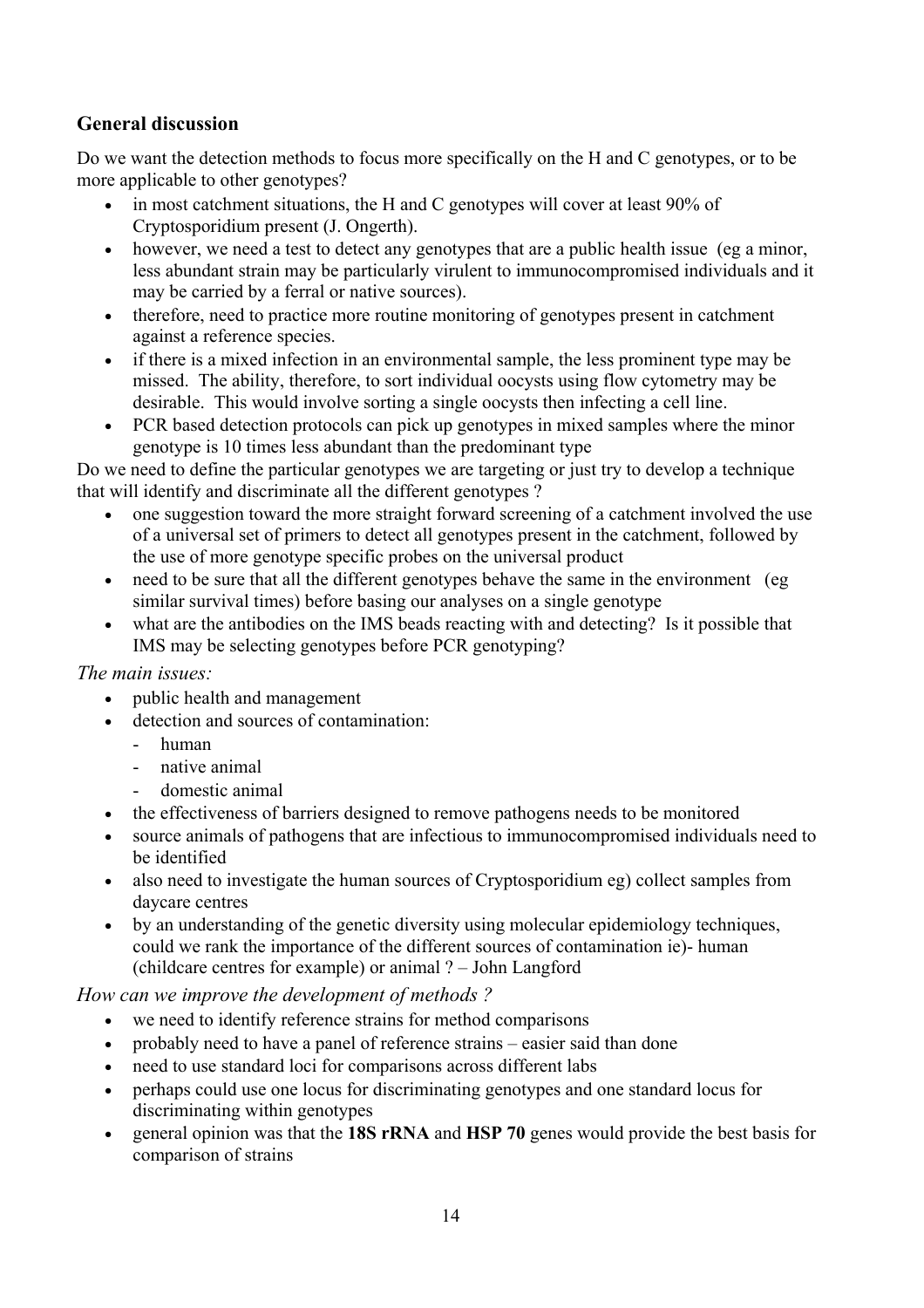• however, Jim McLauchlin recommends the use of the COWP locus over the use of the 18S rRNA locus

#### *Advantages of using the 18S and HSP 70 loci for genotyping*

- there is an enormous amount of full length sequence information available
- the 18S from all the different genotypes has been sequenced
- the 18S and HSP 70 genes from both the H and C genotypes have been cloned (Lihua Xiao *et al*; CDC)

### *The aim is to compile worldwide data base on polymorphism of the Cryptosporidium 18S rRNA and HSP 70 genes*

To do this we need:

- 1. to use standard methods ie)- use of standard loci (18S, HSP 70)
- 2. to establish standard reference samples ie)- the use of clones
- 3. the data compiled can be used as a reference for comparison and placement of any already known or unknown genotype or species
- 4. the use of cloned DNA as reference material is easier than the use of standard strains of oocysts, due to propagation, storage and transport considerations
- 5. to standardise the use of primer sets

# *Primers and target regions of the 18S and HSP 70 genes*

- need to target regions of maximum polymorphism
- the 18S has only 1 or 2 regions that have reasonable polymorphism for discriminating genotypes while HSP 70 has polymophism throughout its sequence
- U. Morgan has already established the most polymorphic region of the 18S, spanning a 350- 500 bp stretch and can provide the corresponding primer sequences for amplification of this region
- the HSP 70 primer sets are yet to be decided

#### *Avenues for identifying new polymorphic markers*

Despite extensive research efforts in a number of labs, relatively few markers have been identified which allow discrimination of strains within the major *Cryptosporidum parvum* genotypes. The workshop participants agreed that all obvious candidate markers had already been tested. Dr Duncan Veal suggested that the science of proteomics might offer a means of identifying new markers. This methodology involves the automated analysis of differences in protein content between isolates. Proteins are extracted and separated on two directional gels and analysed by computerised scanning. Gel patterns from many isolates can be rapidly compared to detect differences. Once proteins are detected that differ between isolates, their amino acid sequence can be determined and used to design DNA probes for the corresponding genes.

This approach would enhance the probability of finding strain-specific markers in comparison to testing randomly chosen genomic DNA sequences. It was agreed that a preliminary research proposal for this approach should be developed.

# **Summary of Objective 3/4:**

- Collaborating laboratories will undertake to use a standard set of markers, target material (DNA clones of the IOWA isolate) and primers when characterising strains so that results can be readily compared between different laboratories.
- The standard markers will be the 18S and HSP70 genes.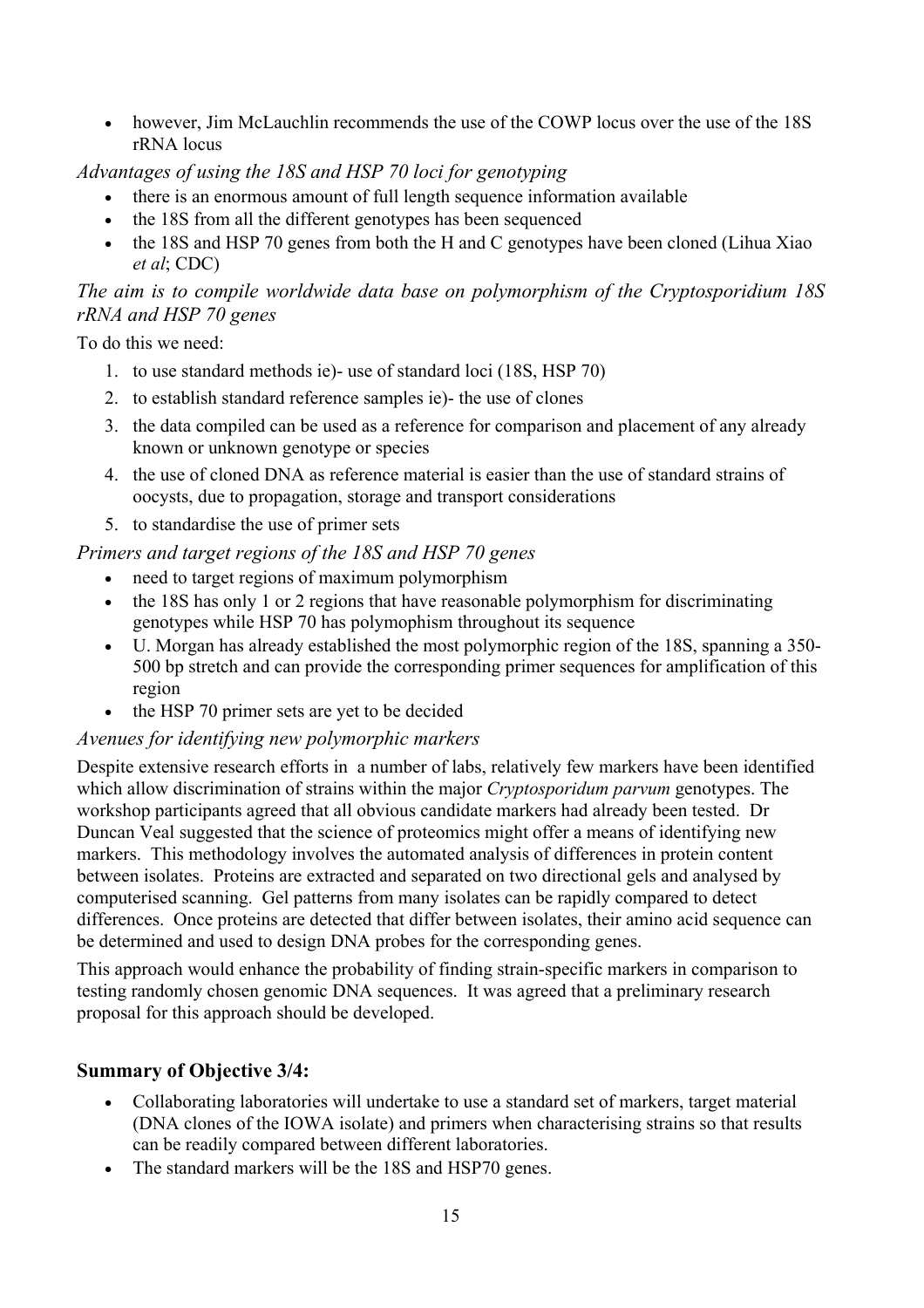- Efforts will be made to obtain the full length clones of the 18S and HSP70 genes from both the Human and Cattle C. parvum genotypes from Lihua Xiao at CDC for use as the standard target material.
- Standard primers for 18S and HSP70 will be agreed by discussion between labs.
- All groups would also be free to pursue their own genotyping ideas
- The possibility of establishing a common database of verified sequence information should be explored
- Sequence information should also be deposited in GENBANK in the usual manner
- Development of reference sets of HSP 70 sequences and sequences of the variable region of 18S through establishment of an international data base on polymorphism of *Cryptosporidium* HSP 70 and the most polymorphic part of 18S;
- Genetic characterisation to discriminate strains at a finer level (fingerprinting) will require the use of several loci, and developments in this area should be discussed at a future date (possibly the ASM October 2001 workshop).
- Proteomics may offer a means of identifying new markers for fingerprinting a preliminary project proposal for this approach should be developed.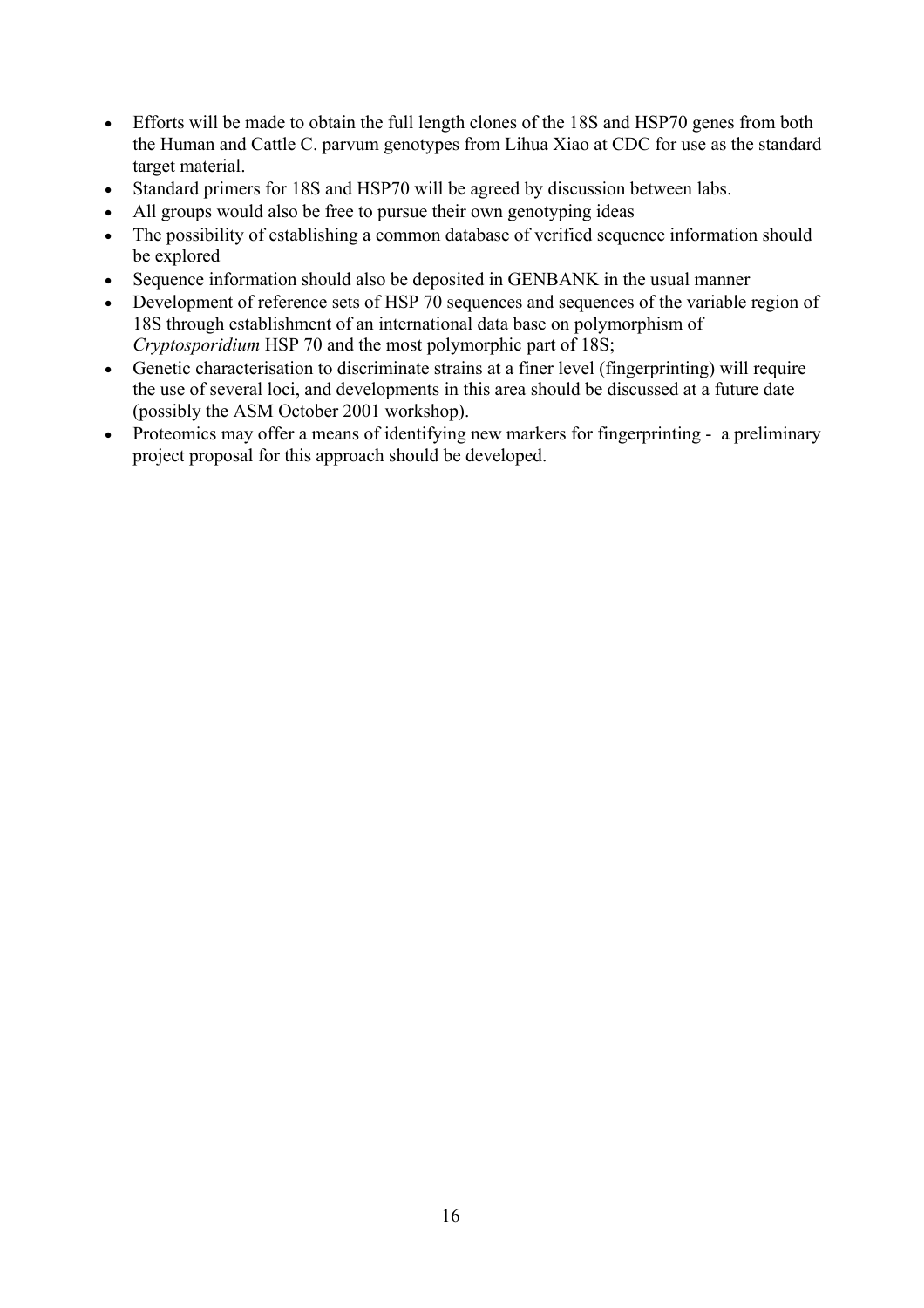# **OBJECTIVE 5:**

# *Explore Strategies determining the prevalence and distribution of human infectious and non-infectious Genotypes in different water sources and in populations of human and animal hosts. Identification of genetic markers for infectivity and virulence would be one goal*

Naturally, investigations into the epidemiology are the no. 1 priority for the water industry regarding *Cryptosporidium.* Priority no. 2 is how to kill the organism in our drinking water.

# **Introduction Prof Andrew Thompson – Murdoch University**

Two genotypes of *Cryptosporidium parvum* have been identified in previous studies and we need to establish a procedure to conduct sampling in Australia in order to investigate the distribution of the two genotypes within specimen samples/infected persons. To achieve this goal we need to:

- Identify ongoing projects
- Establish new projects
- Identify relevant expertise
- Identify sources of funding

#### **Epidemiological Studies - Jim McLauchlin Public Health Laboratory Service UK**

#### *International Collaboration*

Genotyping study collaboration employing Polymerase Chain Reaction (PRC) techniques was initiated between laboratories in the Czech Republic, Italy, Portugal and the UK. Twenty samples of DNA and two samples each containing positive and negative controls and a cloning kit were distributed. Also provided were dilution series of the DNA to establish the sensitivity of the PCR in different laboratories.

Good results were obtained, only one 'false negative' and two 'false positive' reactions were reported.

Identification of genotypes in fourteen samples reached from  $11 - 14$ , a result considered at least satisfactory. However, sensitivity of PCR as estimated by dilution series of the target DNA varied greatly between laboratories.

Significant differences in the sensitivity of PCR conducted in different laboratories is not necessarily due to different laboratory methods but could be caused by a certain degree of degradation of DNA occurring during shipment. To avoid results being influenced by the 'potential degradation factor' it could be beneficial to spot DNA samples on filter paper and dry prior to shipment. The method as proposed here is also likely to reduce the risk of contamination/cross contamination of the nucleic acid shipped to different laboratories.

The overall agreement of the trial presented here ranges from  $71 - 100\%$  and was evaluated a promising approach for international collaboration in genotyping and epidemiology of *Cryptosporidium.*

#### *Epidemiology Studies in the UK*

- COWP (*Cryptosporidium* Oocyst Wall Protein) sequence analysis as determined per RFLP (Restriction Fragment Length Polymorphism) applied to 2000 specimen samples revealed genotype 1 (human) and genotype 2 (cattle), a small number of isolates that had to be designated genotype 3 (from 6 samples), and an insignificant number of samples that did not yield any amplification product. The reason for these negative results is subject to speculation.
- Results of epidemiological case studies of several outbreaks were presented: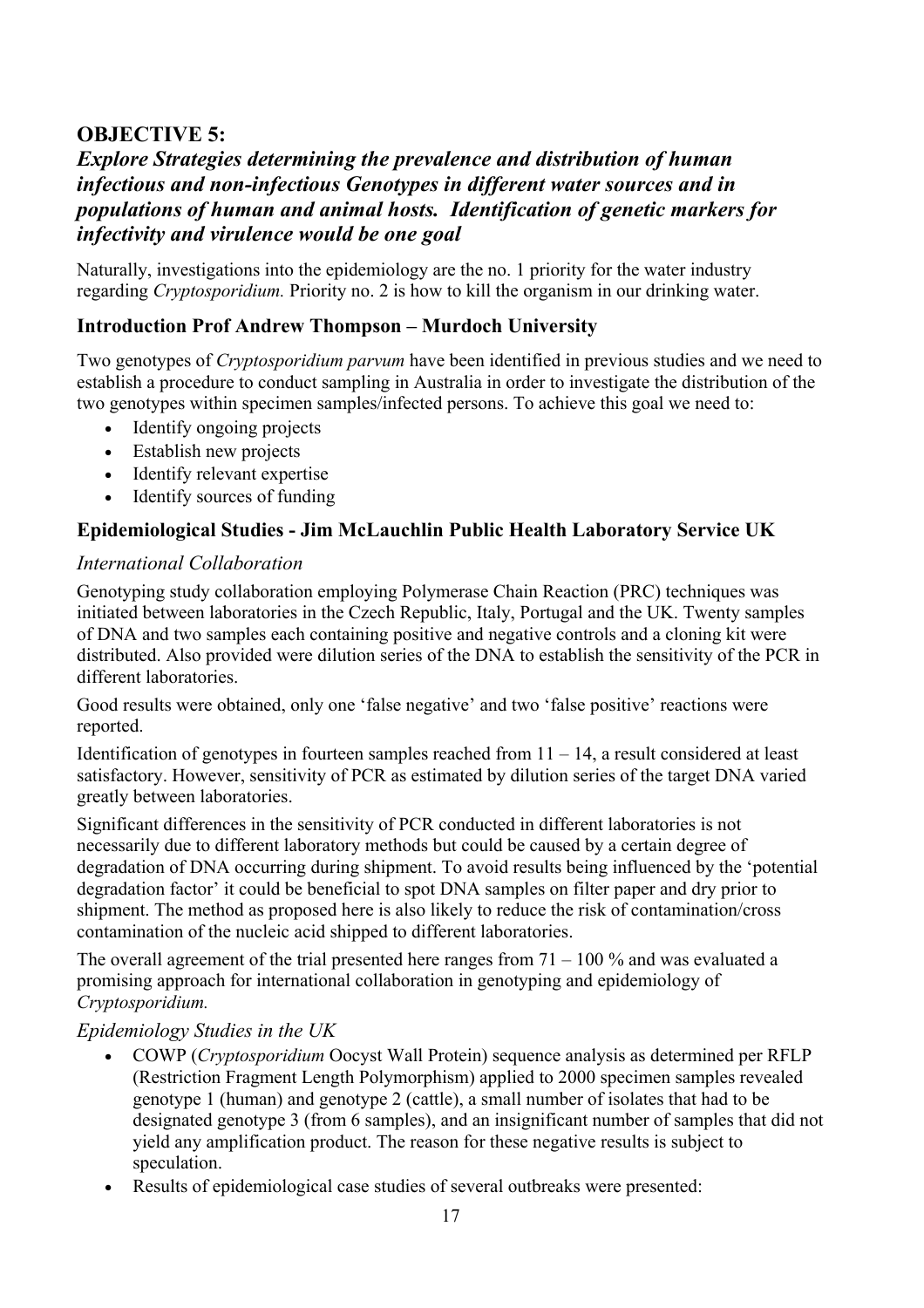- Analysis of isolates from eight drinking water related *Cryptosporidium* outbreaks in the UK demonstrated that five outbreaks were due to Type 1 isolates (indicating human faecal pollution) while three were due to Type 2 isolates (human or animal faecal pollution).
- For five swimming pool related outbreaks examined, two were of Type 1, two were of Type 2 and one was mixed Types 1 and 2.
- Investigations into *Cryptosporidiosis* detected in residents of the UK having traveled abroad clearly showed a prevalence of genotype 1 (human).
- Data on farm animal infections demonstrate a consistent peak of infection in sheep during springtime (lambing season), while in cattle infection peaks occur both in spring and in autumn. Human infections by genotype 2 also appear to peak in springtime, althought they are present all year round. Genotype 1 infections appear to be very rare during the winter/spring season.
- The majority of areas investigated in the UK show a significant prevalence of type 2 infection, only in the South Thames region are the numbers of infection by genotype 1 and 2 approximately equal.

#### **Question (Q):** Were any (receiving/drinking?) water samples examined?

#### **Answer (A):** No.

**Q:** What is the similarity between *Cryptosporidium* and *Giardia* infections? In the US *Giardiasis* is 5-fold more common than *Cryptosporidiosis.*

**A:** The question cannot be answered, different regulations in Australia regarding pathology laboratories do not require routine testing for *Cryptosporidium.* Further, *Cryptosporidiosis* is not a reportable disease in some Australian states. To generate epidemiological data in Australia it might be valuable to attempt tracking down unpublished data.

**Q:** What are the prospects of processing 'old' samples such as frozen or otherwise stored faeces samples or even slides with smears of stained samples.

**A:** Ethics involved in the (unauthorised) examination of specimen are an important issue that needs to be clarified. We (Dr Geoff Hogg) will contact reference pathology laboratories to investigate the possibility of processing 'old' samples in order to establish an epidemiology data base of *Cryptosporidium*.

**Q:** What actually is the frequency of detection of *Cryptosporidium* oocysts in water samples.

**A:** Frequency of detection depends on the sensitivity of the detection method, the volume of water examined and the source of water examined. It reaches from 'a few oocysts in 100 liters of water to some more'.

**Q:** What is the typical recovery rate of oocysts from routine water samples.

**A:** Estimates range from 70 % to a lot less than that. Methods applied in University laboratories may have the highest recovery rate as QC (Quality Control) standards in these laboratories are probably higher than in commercial laboratories.

**Q:** Can (positive) routine water samples be analysed for the genotype of *Cryptosporidium* present.

**A:** (Chris Saint**)** No, we detect Cryptosporidium in low numbers in raw water samples. We often find nil detections in a duplicate sample taken at the same time. This means that if Cryptosporidium is confirmed by staining and microscopy in a sample it does not mean that the duplicate would give a positive PCR, as duplicates sometimes give nil detections. This creates problems for genotyping of environmental isolates. The ability to PCR material taken from slides previously confirmed by staining and microscopy is therefore important.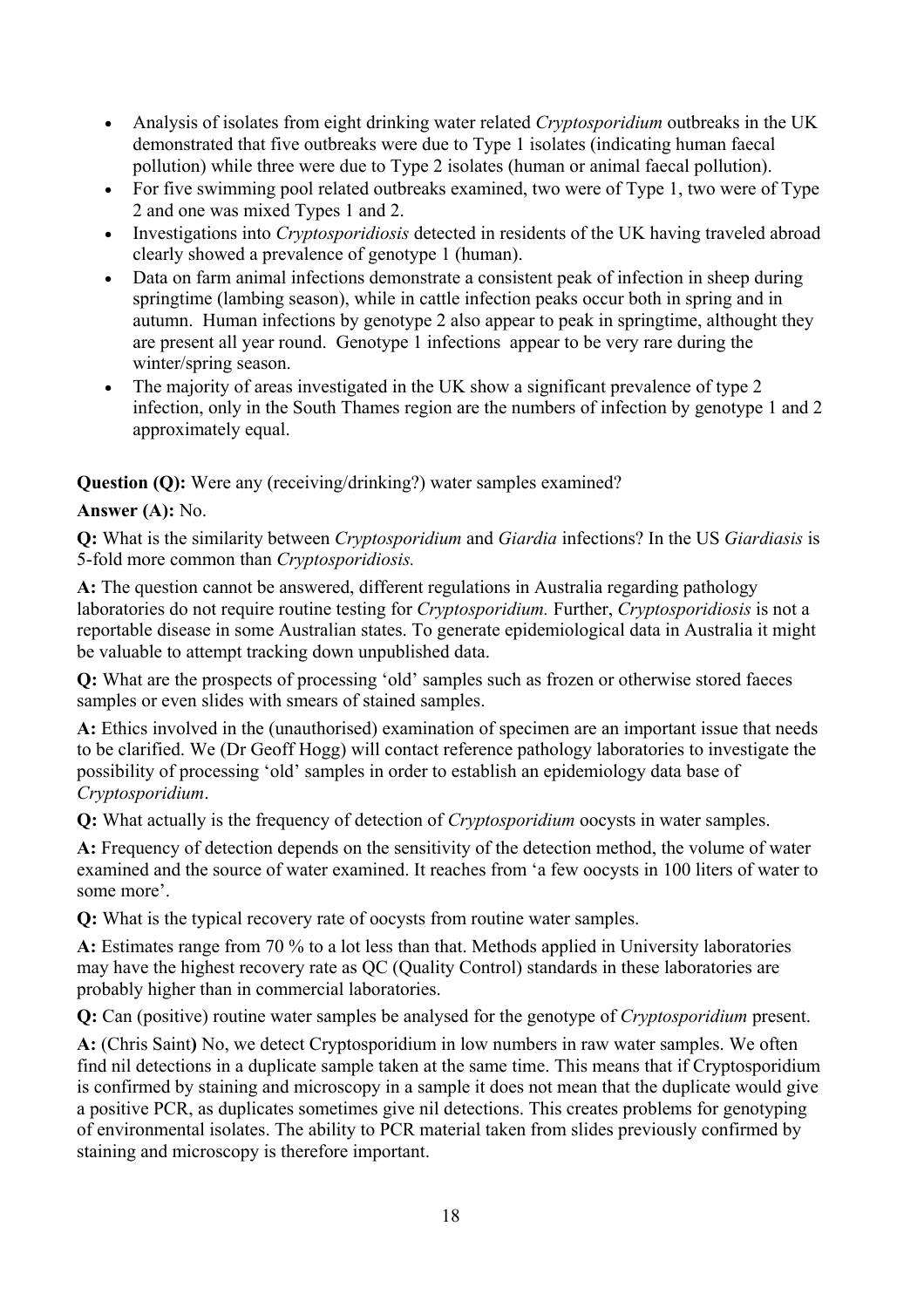**Q:** What are the possibilities of investigating 'old' specimen samples. Suggestion: Genotyping of sewage can provide all the answers that we can obtain from specimen samples.

**A:** The potential of processing 'old' samples will be investigated. Analysing sewage samples is not the tool of choice as genotype composition can be influenced by factors beyond our knowledge and may severely distort the picture we get, ie may be totally unrelated to the 'true' distribution of genotypes.

**Q:** How can old slides be processed.

**A:** Jim McLauchlin gives a brief description of the method applied in his laboratory involving scraping the specimen off the slide prior to lysis and DNA isolation.

**Q:** What about the animals.

**A:** The issue is considered most important as a goal of this workshop. It is agreed upon that genotyping of *Cryptosporidium* spp. present in faecal samples needs to commence as soon as possible to provide a data base that can be compared with genotyping data obtained from clinical specimen.

David Roser from the CRC for Water Quality and Treatment offered support from a current project monitoring water quality in several catchments in Victoria, South Australia, Canberra and possibly in the Sydney area. Investigations of the CRC project include pathogen analysis (bacterial and protozoan) and a number of other factors such as presence of certain bacteriophages, turbidity etc.

### **Summary of Objective 5:**

A diverse collection of strains from animal, human and environmental sources is needed in order to gain the maximum knowledge from genotyping studies. The following avenues for obtaining a wider range of such isolates were identified:

- Human sources Pathology laboratories should be requested to forward *Cryptosporidium*positive faecal specimens to researchers after routine pathogen testing had been completed. Such specimens would normally be discarded unless the lab was participating in a research project. Dr Geoff Hogg of Melbourne University suggested that the cooperation of the Public Health Laboratory Network should be sought initially, and then commercial pathology labs should be approached. A suitable laboratory would need to be identified in each state to initially genotype specimens (type 1 and 2) and store them for future fingerprinting analysis.
- Environmental sources Research projects currently underway will provide some isolates Dr Duncan Veal noted that the Sydney Catchment Authority had agreed to forward positive samples from their sampling program to him for genotyping, and Dr David Roser from the University of NSW undertook to seek similar cooperation from water authorities participating in the CRCWQT Pathogens in Catchments Project.
- Dr Chris Saint and Dr Paul Monis from the Australian Water Quality Centre agreed to carry out preliminary experiments to see if a reliable technique to recover oocyst DNA from stained slides could be developed. Such a technique would allow the genotyping of positive samples following routine testing by water authorities.
- Animal sources Participants with expertise in this area reported that tests for *Cryptosporidium* are rarely done in routine veterinary practice. Most isolates of this nature have to be obtained from specific research projects. Some Australian water authorities are supporting research programs to examine the carriage of *Cryptosporidium* in catchment animals.